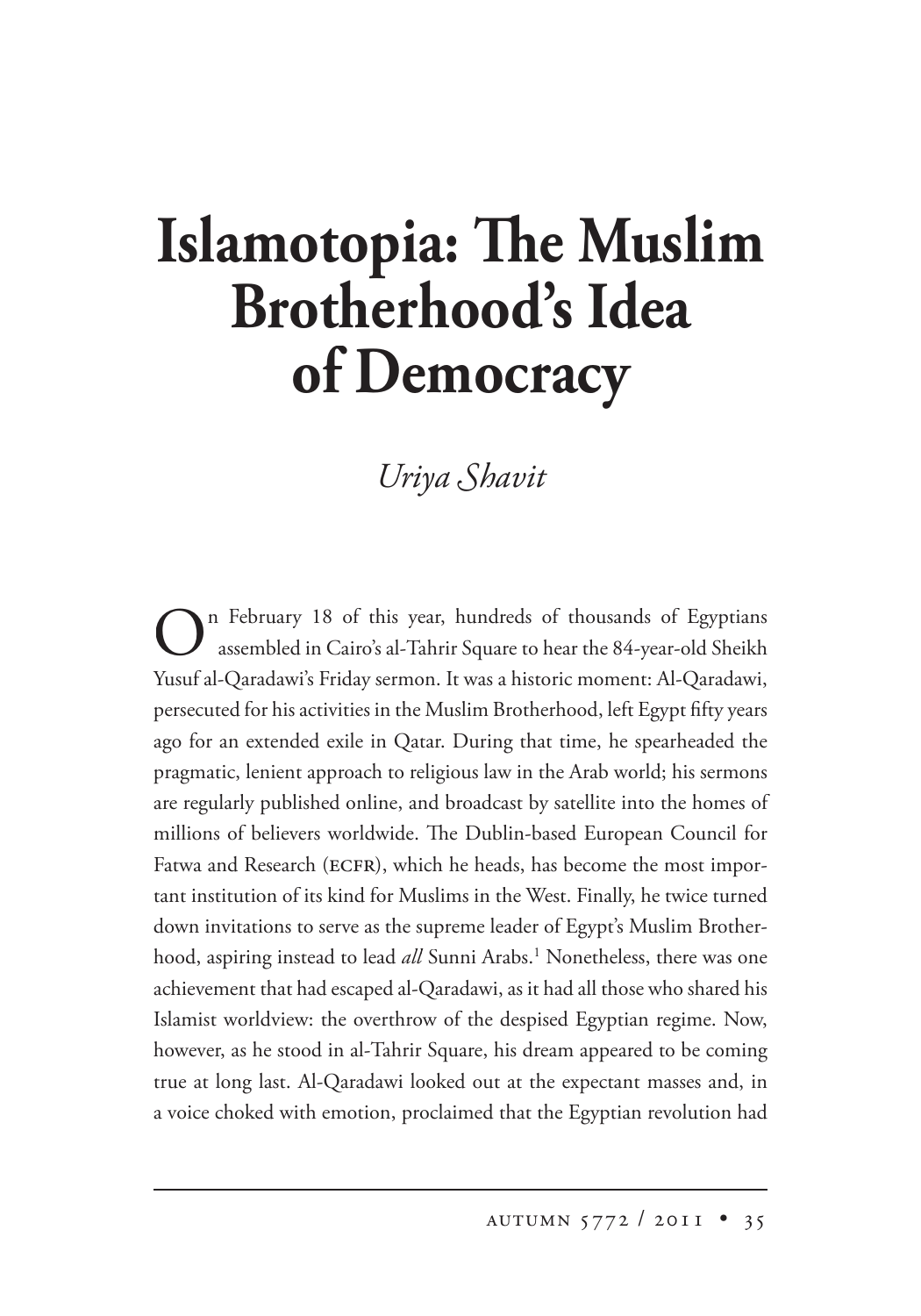just begun. The youth had achieved the victory that God had promised his faithful, he declared. The army, which held the reins of power, must replace the provisional government with a civilian one.<sup>2</sup>

Just a few weeks earlier, yet another exiled leader of political Islam returned to his homeland. At the airport in Tunis, the city in which the great upheaval that would become the Arab Spring was first set in motion, thousands welcomed Rashid al-Ghannushi, founder of Tunisia's *al-Nahda*  (Renaissance) Party. This, too, was a moment of closure: Twenty-two years earlier, in semi-free elections in Tunisia, *al-Nahda* had established itself as the only significant opposition to the despotic regime of Zayn al 'Abidine bin 'Ali. In the face of the subsequent threats on his life, al-Ghannushi had fled to London, where he had gained prominence as a brilliant author of Islamist indictments of both Arab regimes and the Western way of life.<sup>3</sup> In newspaper interviews given just before his return, the 70-year-old al-Ghannushi declared that he harbored no political ambitions whatsoever. Secularists, Communists, Islamists—all had an equal share in the revolution, he declared, and went on to promise that his movement would support the establishment of a democracy that safeguards human rights.<sup>4</sup>

Both al-Qaradawi and al-Ghannushi's return from exile marked a turning point in the Arab Spring. At first, the mass demonstrations in Egypt and Tunisia recalled the turmoil that brought down Communism in Eastern Europe. Indeed, no one could remain unmoved by the dizzying scenes of impassioned protesters who lacked a single guiding hand, yet fought alongside each other to topple regimes that, just a few weeks earlier, had been considered unshakable. Through the effective use of social networks and other advanced communication technologies, the popular revolution proudly raised the banner of democracy. All of its participants were united in their call for the establishment of authentic and freely elected representative governments in place of old tyrannies. Indeed, despite liberalism's decidedly poor track record in the Arab world in the twentieth century—not to mention the fierce resistance to George W. Bush's democratization policy at the beginning of the twenty-first<sup>5</sup>—it was clear that, in the Middle East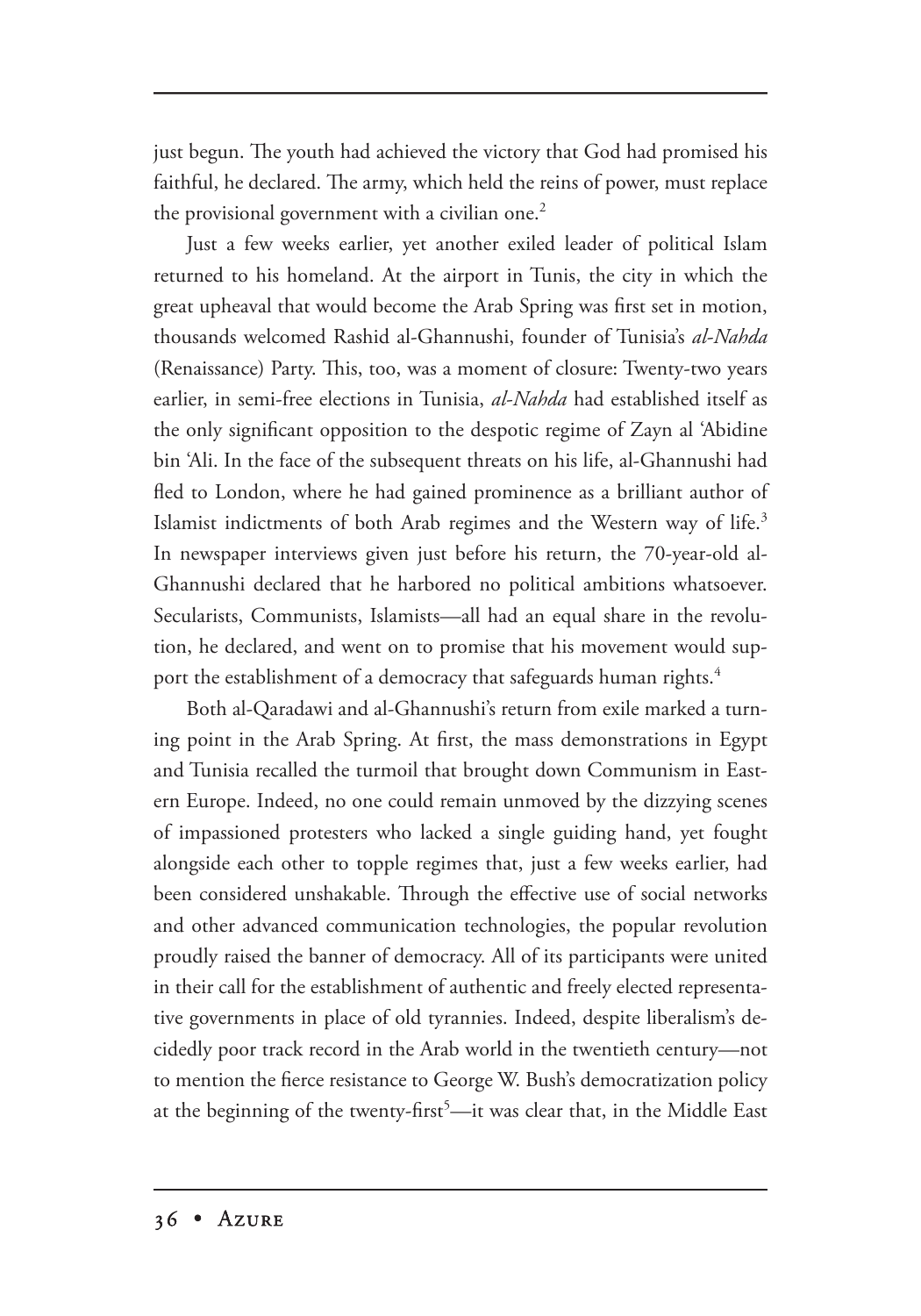of 2011, democracy was still seen as the only legitimate alternative to those hereditary republics that purport to embody the spirit of the people, but instead become bastions of nepotism, corruption, and oppression.

Yet the return of two popular and charismatic Islamists raised concerns in the West—and with good reason. What at first seemed to be an Arab version of the Velvet Revolution of 1989 in Czechoslovakia, it was now feared, might turn into a replay of the 1979 revolution in Iran. The depth of the divisions within the liberal Arab camp, along with the organizational strength displayed by the Islamist opposition, did little to dispel these concerns.<sup>6</sup> The rather absurd outcome of this state of affairs is that it is now the Arab liberals who are calling for a delay in the transition to democracy, even as their Islamist counterparts clamor for one.

To be sure, the Islamists have gone out of their way to persuade the people of their countries—and the West—that they have been portrayed unfairly. Al-Ghannushi, for example, has insisted that he is not the Ayatollah Khomeini's twin, while the Muslim Brotherhood in Egypt, announcing that it will participate in the upcoming parliamentary elections as the Freedom and Justice Party, has maintained that it will put up candidates for only half the available seats, and will sit out the first free presidential elections. Essays written by senior Islamists and their supporters have likewise sought to convince the West that the Muslim Brotherhood does not reject either democratic or liberal ideals. An article published in the *Washington Post* by 'Abd al-Mun'am Abu al-Futuh, a prominent representative of the movement's moderate wing, is just one example.7 Titled, "Democracy Supporters Should Not Fear the Muslim Brotherhood," al-Futuh explains,

The overwhelming majority of Egyptians demand the immediate ouster of Hosni Mubarak and his regime. Once this basic demand is met, we seek to share in the debate sweeping the country and to be part of the resolution, which we hope will culminate in a democratic form of government. Egyptians want freedom from tyranny, a democratic process and an all-inclusive dialogue to determine our national goals and our future, free of foreign intervention.<sup>8</sup>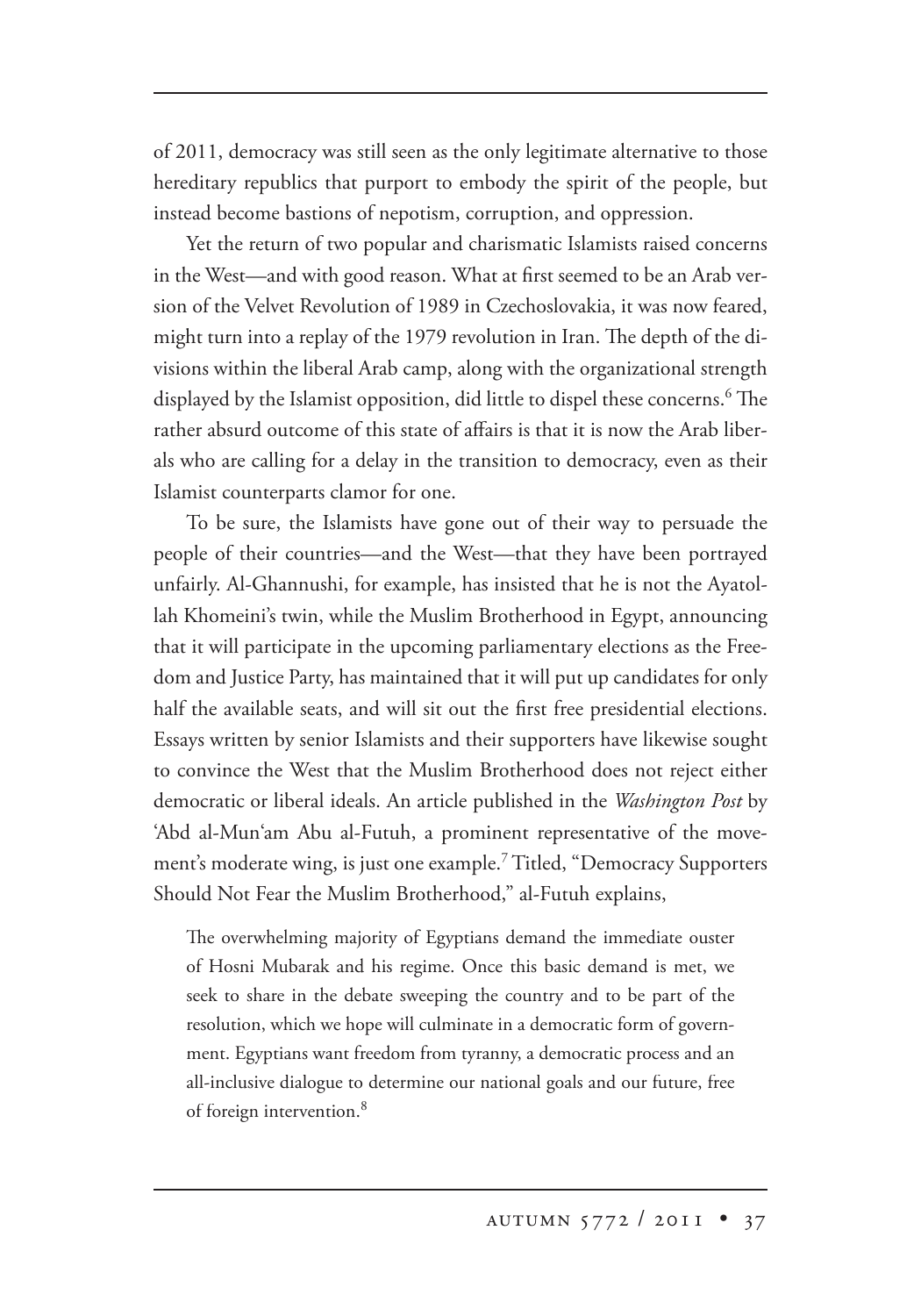The Islamists' growing power, combined with the rhetoric of democracy employed by their spokesmen, confronts U.S. decision makers with a difficult dilemma. The consensus in Washington and within the American intelligence community is that the Muslim Brotherhood's rise to power in the Arab world, and especially in Egypt, is a far from desirable scenario. The only question, then, is whether to negotiate with the movement or boycott it, and make clear that the Brotherhood's participation in a future government would lead to a suspension of U.S. foreign aid—assistance that the Egyptian economy needs desperately. In June 2011, after the Egyptian authorities declared the Muslim Brotherhood a legal movement, that question was answered: Secretary of State Hillary Clinton announced that the U.S. would welcome dialogue with the Brotherhood, just as it does with other non-violent parties in Egypt. She insisted, moreover, that such a development would not be a departure from the diplomatic course pursued by the administration so far. In its talks with the Brotherhood, she added, the U.S. would emphasize the importance of certain basic principles, particularly the commitment to nonviolence, the protection of minority rights, and the inclusion of women in the democratic process.<sup>9</sup>

A meeting between an optimistic American administration—which actively seeks a partner for dialogue among the ranks of radical Islam—and the Islamists themselves, who understand well the danger of burning bridges with the West, is likely to produce certain agreements. It is very likely, moreover, that the Muslim Brotherhood will tell American officials what they want to hear. But while both sides emphasize their deep commitment to "democracy," each has something very different in mind. For in truth, an enormous gulf separates the basic assumptions underlying the Western democratic paradigm from the principles that underlie the Islamist worldview. Should the West overlook the depth of this abyss, or buy into the illusion that it can be overcome with a courageous leap of good will, it is apt to pay a heavy price.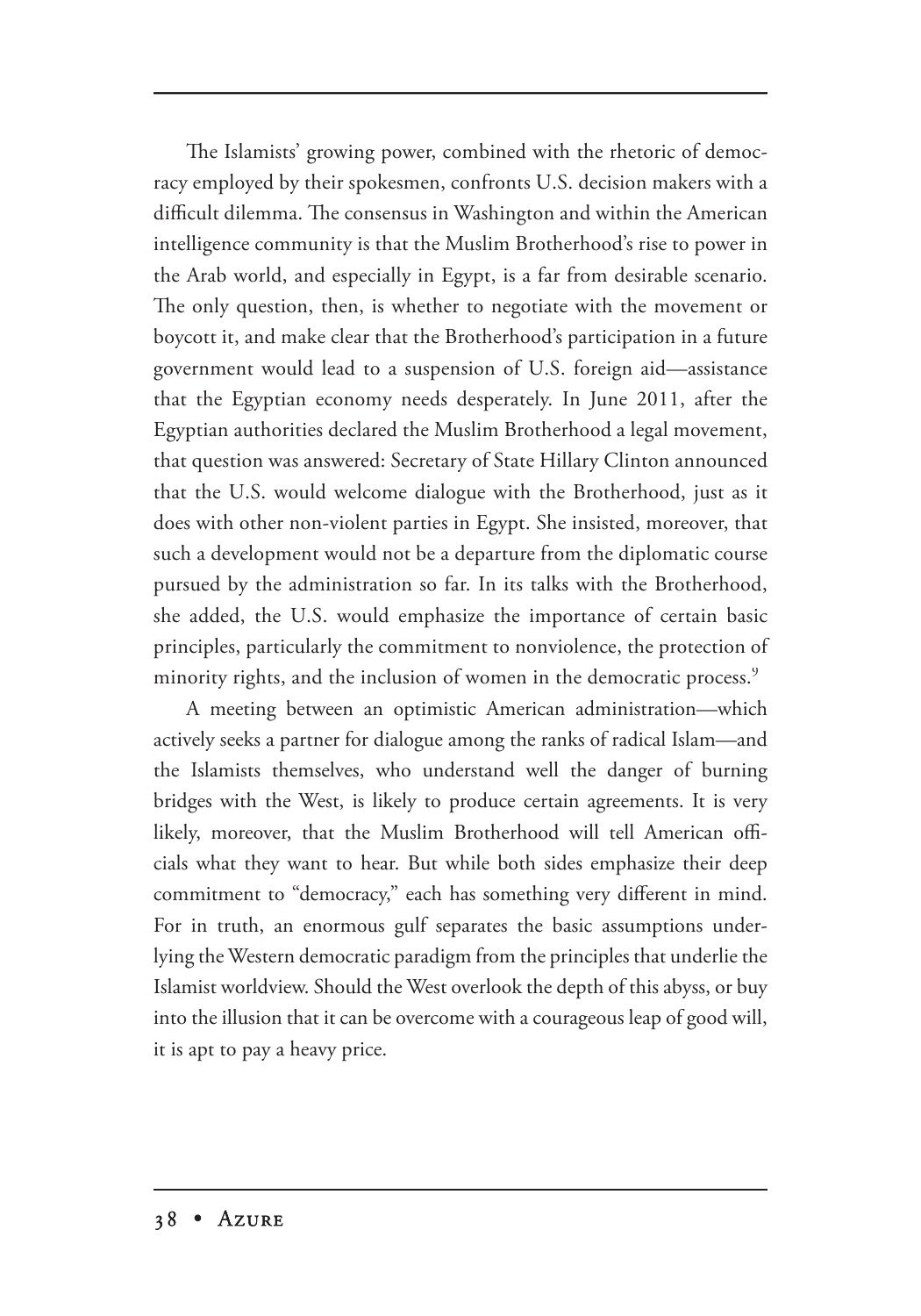The confusion evoked by the statements issued by Islamist leaders in Egypt and elsewhere befits the hybrid nature of the Muslim Brothers. On the one hand, the movement was founded as a reaction to modernity, liberalism, and Western hegemony in the Middle East. On the other hand, it has also adopted certain elements of the very phenomena it opposes. Indeed, the Brotherhood advocates the establishment of a government whose *formal* traits strongly resemble those of liberal democracies in the West—and yet, in practice, that regime would be fundamentally undemocratic, and anything but liberal.

The Brotherhood, a popular movement founded in 1928 in the city of Isma'ilia by schoolteacher Hasan al-Banna, is the most prominent and important representative of what is referred to, alternately, as "Islamism," "political Islam," or "fundamentalist Islam."10 While far from monolithic, Islamism, and most of the various individuals and groups associated with it, draws its inspiration from the Brotherhood's founder, and is influenced by the inherent tension in his teaching—that is, the simultaneous attraction and repulsion toward the West.

The cure prescribed by Hasan al-Banna's successors to the various ills of the Muslim world can be summarized by a single statement: "Islam is the solution." The Brotherhood calls for the restoration of Islamic religious law to its rightful place as the organizing framework of every sphere of life, including the political realm; the re-establishment of the Islamic *umma* (nation) as the locus of identity for Muslims everywhere, as well as the platform for spreading the word of Allah throughout the world; and the abolition of Muslim society's political, economic, and cultural subservience to the  $West.<sup>11</sup>$ 

From the Islamist's point of view, everything that is wrong with Muslim societies can be traced back to the West's pernicious influence. The historical narrative they put forward is a vast conspiracy theory in which the West plays the part of arch-enemy. The benighted Europe of the Middle Ages, the Islamists insist, enjoyed its scientific renaissance and the emergence of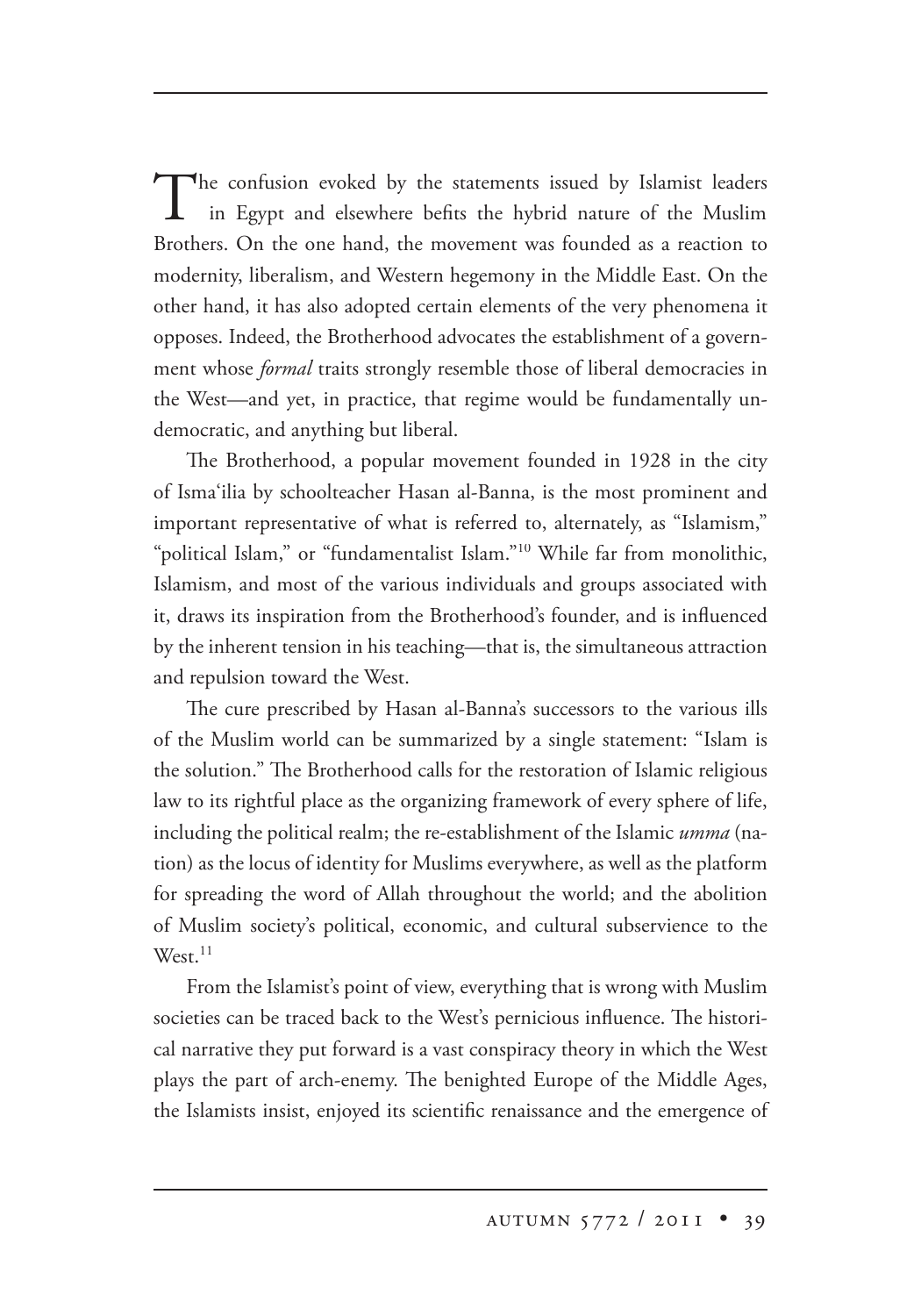political liberty on account of what it learned through its interactions with the enlightened Muslim world. Yet instead of showing gratitude to its benefactors, the modern West turned against them, and wove a sophisticated plot to deprive them of their religious faith, sow dissension among their ranks, and turn them into docile subjects. To this day, so the narrative goes, the West's all-out campaign against Muslim culture rages on, encouraging secular education, sending out missionaries, and using the mass media to spread corrupt norms. This attack has achieved its goal, condemning Muslim societies to an inferior and backward status. Only by checking and repelling the assault can Muslims bring about the long-awaited Islamic revival.12

While the main currents of Islamism seek to fend off Western influence, the strategies they employ to achieve this goal integrate traditional religious positions with modern liberal approaches. The first such synthesis combines eschatological anticipation with vigorous activism: Islamists believe that their expectations will be realized because the Koran and the prophetic tradition promise as much. At the same time, they seek the mobilization of the public, and hold that every believer has an obligation to win over more adherents. In this view, modern technology, and particularly mass media, affords Islam the necessary tools to mobilize the people and re-establish its empire. $13$ 

The second synthesis merges the concept of the religious and political umma with that of the modern territorial nation. Al-Banna and his followers see nothing wrong with national loyalties, so long as any patriotic sentiment remains subordinate to one's fundamental commitment to the universal Islamic umma.14

The third and perhaps most daring synthesis, rooted in the apologetic enterprise of the late Islamic modernists Jamal al-Din al-Afghani, Muhammad 'Abduh, and Rashid Rida, seeks to transplant Western principles into the Islamic lexicon.<sup>15</sup> Although its explicit goal is a return to the "pure" and "original" form of Islam, the mainstream of the Muslim Brotherhood does not reject the West in its entirety. On the contrary, it emphasizes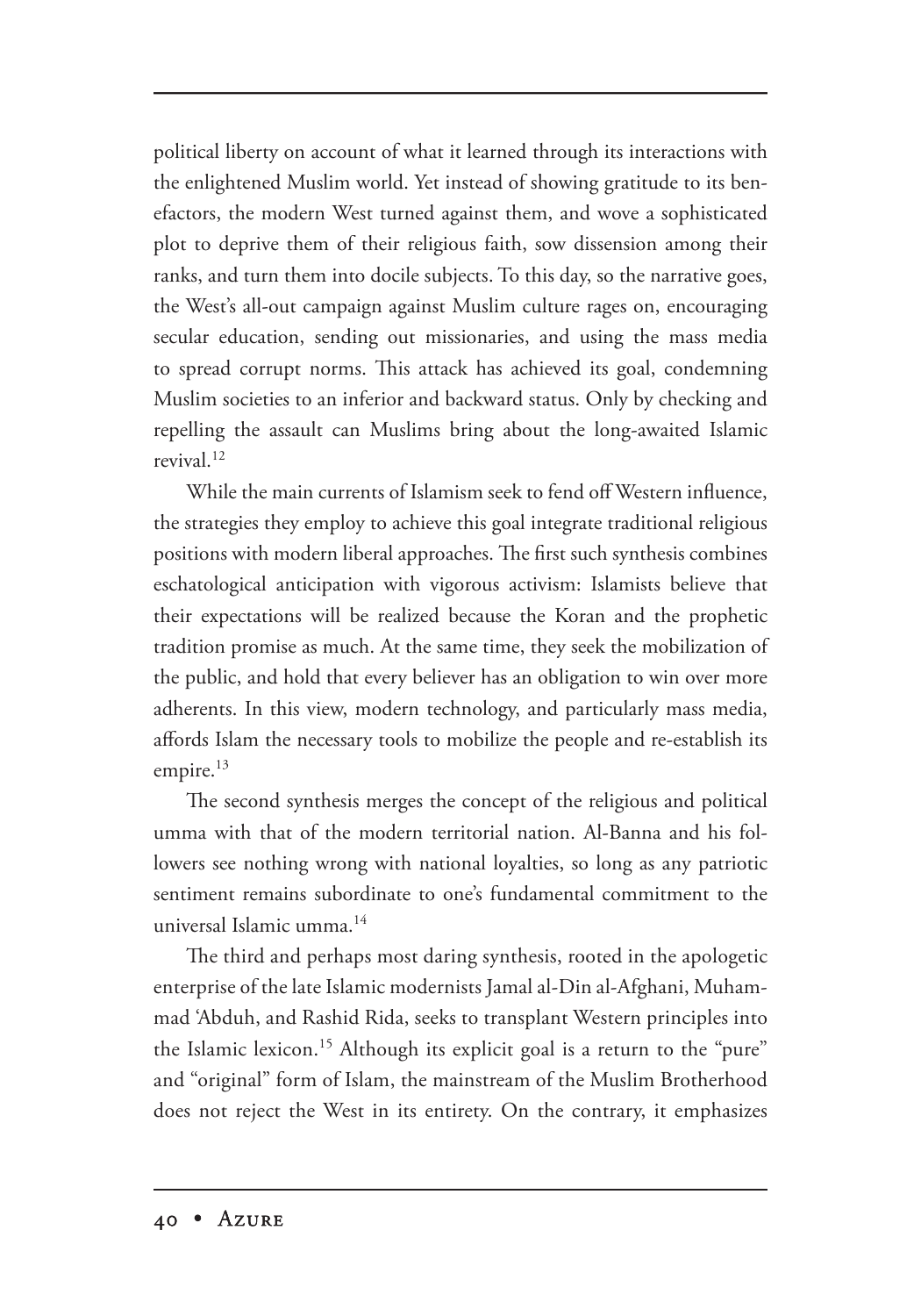the need to learn from Western science and technology, and even from Western forms of government and administration. To relieve the implicit tension between this rejection and acceptance of the West, political Islam proposes a *religious* interpretation of modern secular ideas and institutions. Its adherents find precedents in Islamic tradition for every Western achievement, and portray its qualified appropriation as merely a return to the sources, rather than a departure from them.<sup>16</sup> From this perspective, then, the oft-made blanket identification of Islamism with fundamentalism is mistaken. Indeed, the term "fundamentalism" originally referred to an American Protestant movement that adopted a literal interpretation of the religious canon to support its *rejection* of modernism.17 Islamism, by contrast, advocates a creative interpretation of the Islamic text, such that it may *welcome* certain aspects of modernity.

This ingenious hermeneutic method allows political Islam to support the integration of the Koran and *Hadith* (traditions of the Prophet) with certain aspects of modern democracy. Indeed, Islamists repeatedly proclaim that Islam mandates representative government and respect for individual freedom. This is not merely a tactical position; it has been a core tenet of the Brotherhood's philosophy for the last nine decades (although renounced by ultra-conservative and Jihadist currents). It coheres with the very roots of the movement, which developed in an Egyptian society that, at least on paper, was democratic. Furthermore, this position reflects the Islamist's belief that broad popular support will eventually carry them to power.

It should come as no surprise, then, that the Muslim Brotherhood openly declares that free and regular elections—the hallmarks of Western democracy—are the only legitimate way to establish a government. In their view, this is simply a version of the Islamic concept of *shura* (consultation), mentioned in the Koran and the Hadith. Over time, they concede, the Islamic world has discarded the political traditions of its glory days. But there is no reason not to revive the shura procedure, which evolved and thrived in the West even as it stagnated in its original environment.<sup>18</sup> On the basis of this belief, the Muslim Brotherhood developed an essentially positive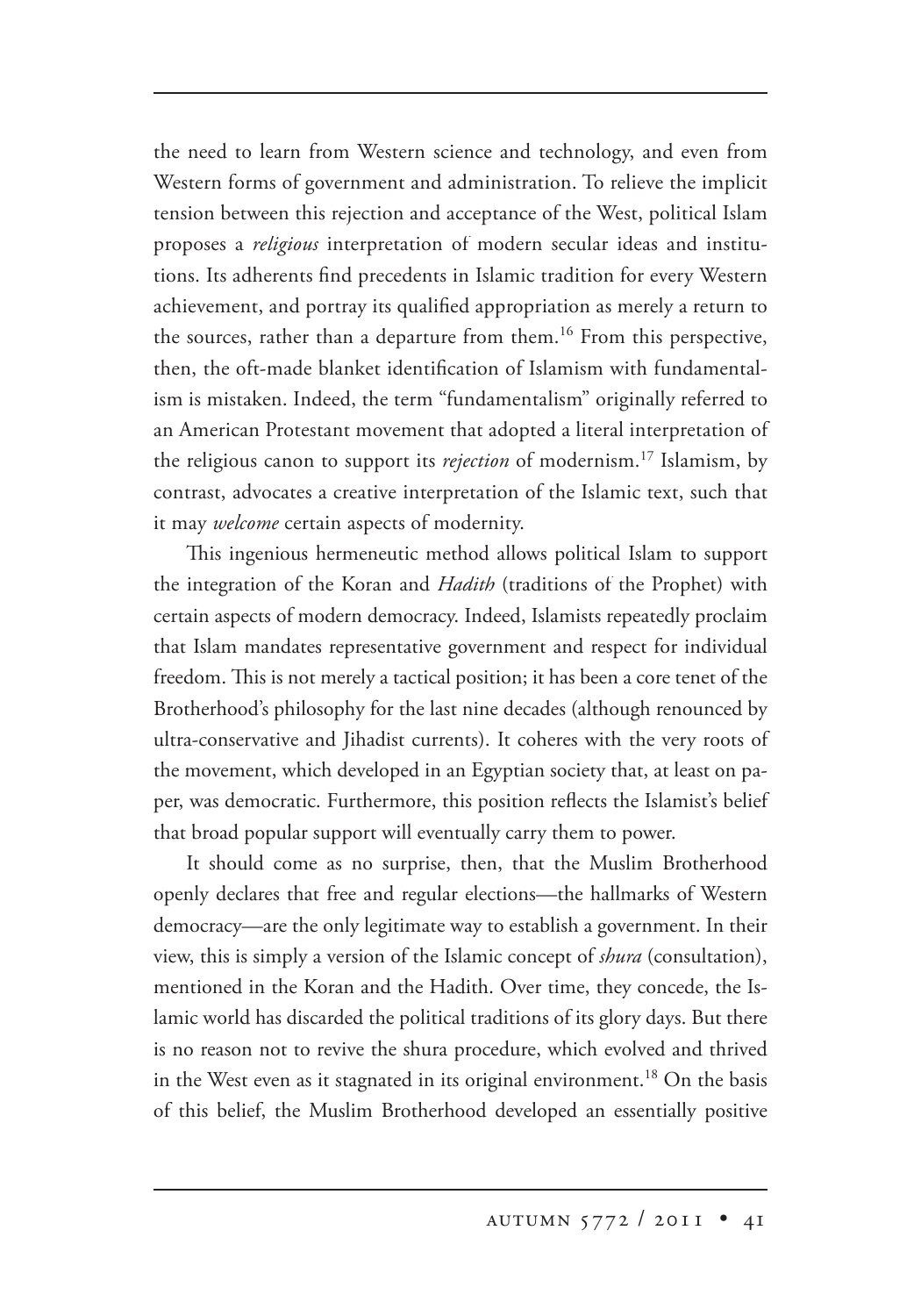attitude toward the democratic process, which only became more pronounced over the years. Hasan al-Banna, for instance, supported the existence of elected assemblies but opposed the multi-party system. Today, however, the movement's mainstream expresses no objection to multi-party  $democracy<sup>19</sup>$  and has even stated its willingness to participate in elections that are not run in accordance with Shari'a law.20

Moreover, since Islamists hold that public accountability is a divine obligation of every elected government, they believe that a preference for democracy over dictatorship is in truth a religious injunction, in every sense of the word.<sup>21</sup> The fact that citizens in the infidel West live in flourishing democracies, while the faithful suffer political, religious, and cultural oppression, is the source of no small amount of anger and shame. It is not unusual, then, to come across praise for Western regimes (including Israel) in Islamic writings; these regimes are described as political models from which Islamic societies should draw inspiration. For example, al-Qaradawi cites the legend that the prophet Muhammad learned the military art of digging trenches from the Persians as proof that Muslims are permitted to learn how to build democratic institutions from Westerners.<sup>22</sup> But in an essay published some twenty years ago, Muhammad al-Ghazali, a prominent Islamist thinker of the second half of the twentieth century, lamented that no Arab general who held the reins of power would ever behave like Charles de Gaulle, who resigned from office after losing a nationwide referendum he put forward.<sup>23</sup> Elsewhere, al-Ghazali sought to explain the secret of Israel's success by analyzing the unique features of its democracy. Among other things, he expressed amazement at the criminal conviction of Aharon Abuhatzeira, the minister of religious affairs; the resignation of Prime Minister Yitzhak Rabin in 1977, following the exposure of a foreign-currency offense committed by his wife; the dismissal of Defense Minister Ariel Sharon for his failure to prevent the Sabra and Shatilla massacres in Lebanon, as recommended by the Kahan Commission in 1983; and Prime Minister Menachem Begin's voluntary resignation in 1983.<sup>24</sup>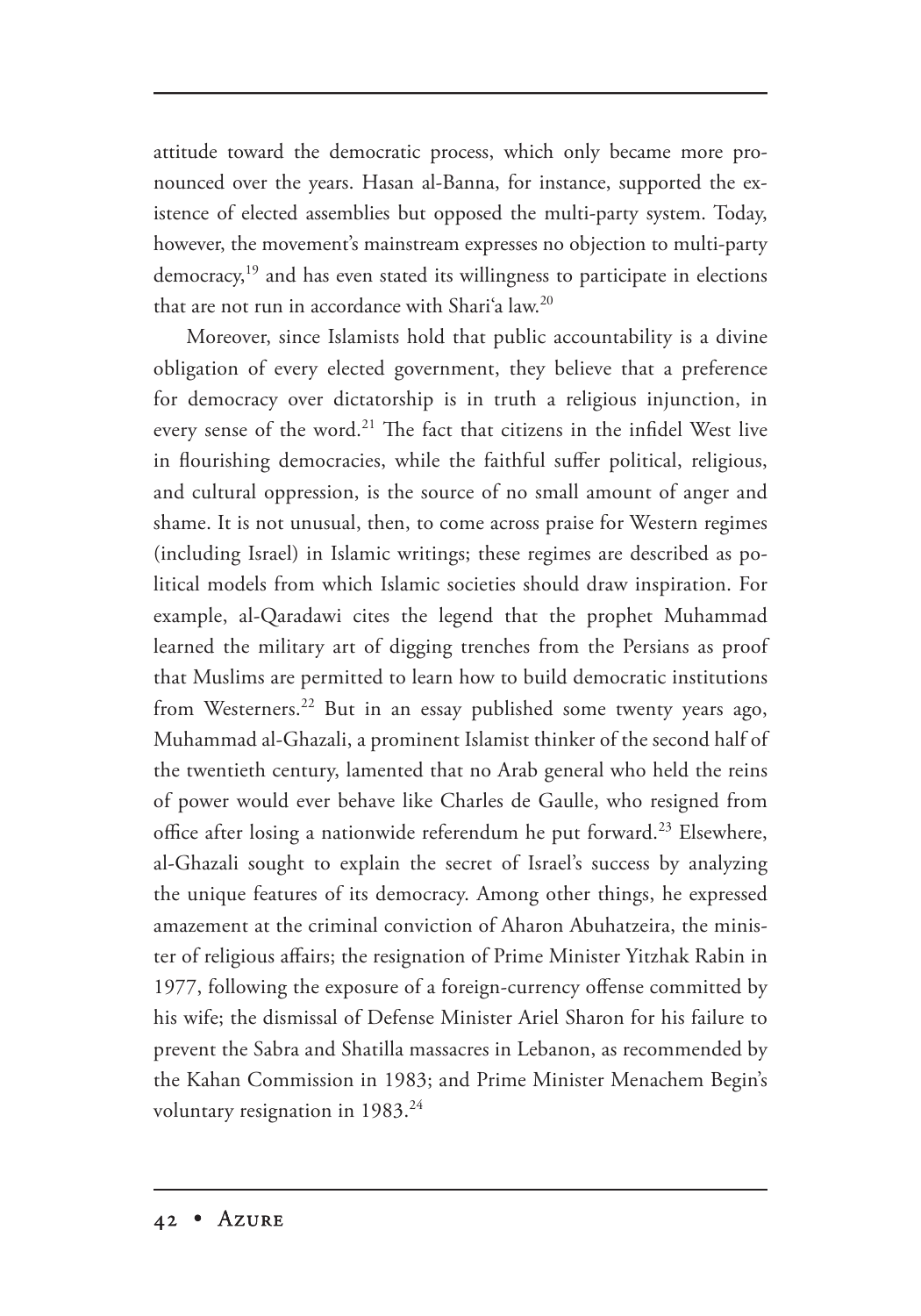Likewise, the Muslim Brotherhood champions the protection of individual freedoms, another trademark of Western democracy. Free elections, freedom of expression, academic freedom, freedom of assembly, the right to a fair trial, and equality before the law—all these, in the Brotherhood's view, are nothing less than divine precepts. Here, too, it has no problem with the adoption of practices that evolved in the West, and, as always, simply points to Islamic sources in support of its position. Al-Ghazali, for example, cites an interview in which President John F. Kennedy was asked by the journalist whether his wife's trip to Europe had been funded by taxpayers. He then notes a similar verbal confrontation, many centuries earlier, between 'Omar, the second caliph, and Salman al-Farisi, one of the *Sahaba* (companions, or first followers of the prophet). Al-Farisi wondered how the caliph had managed to acquire a long robe, a luxury that was out of his subjects' reach. In response, the caliph asked his son 'Abdallah to testify in public that the latter had given part of his own fabric allotment to his father, who was extremely tall.<sup>25</sup>

The Islamist synthesis of modernity and tradition understandably holds a powerful attraction for Arab students and members of the liberal professions who are torn between the two worlds. The pervasiveness of this split is evident from the Facebook profiles of young Arab university students and graduates, who list the prophet Muhammad, Saladin, and Hasan al-Banna as their "heroes"—alongside Lady Gaga, Beyoncé, and Lionel Messi. Further proof of this strong internal conflict is the increasing number of young Muslim women who avail themselves of higher education and new occupational opportunities—advantages their mothers did not enjoy—while simultaneously donning the veil as a means of indicating their adherence to religious tenets. We also see this duality in the political inclinations of Arab societies. A survey by the U.S.-based Pew Research Center, conducted not long after Mubarak's fall, found that 71 percent of Egyptians believe that democracy is the best form of government, even as a full 62 percent are of the opinion that the laws of their country should rigorously apply the provisions of the Koran. Seventy-five percent of the respondents expressed a "very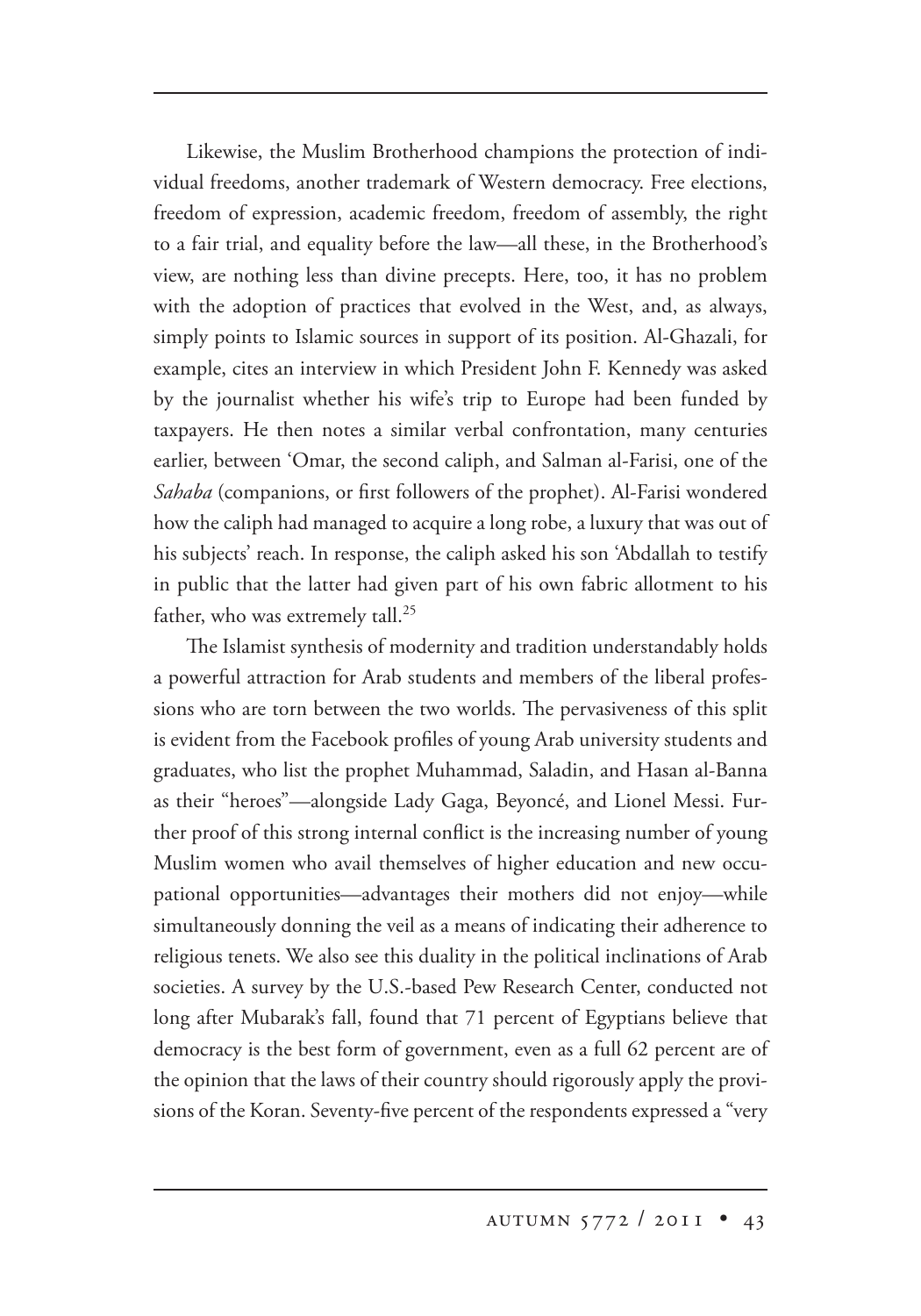positive" or "fairly positive" view of the Muslim Brotherhood.<sup>26</sup> Naturally, these Egyptian voters who are interested in both a democratic *and* Koranbased government will constitute the Brotherhood's target audience in the coming elections.

There is a famous American saying, "If it walks like a duck, looks like a duck, and quacks like a duck, it must be a duck." Islamists, however, are an exception to this rule. The Muslim Brotherhood professes to be liberal and democratic, and sometimes behaves as if it were. But the bottom line is that political Islam is neither democratic nor liberal. True, the Islamist synthesis enables the Brotherhood to borrow ideas and values from the political lexicon of modernity. Yet its uncompromising commitment to a religious canon, as well as the place it assigns that canon in the political order, makes its political ideals very different from those of the West.

It is one of the inherent paradoxes of Western democracy that it is a stable and thriving form of government even as it rests on explicitly impermanent texts. Indeed, the only source of authority for Western constitutions—even in countries that are extremely religious—is the will of the people. The United States Constitution, for instance, one of the exemplary documents of modern liberal democracy, begins with the words "We, the People of the United States." Nothing in the Constitution enjoys any eternal status. The principles it codifies do not derive from a divine command, a royal prerogative, a binding intellectual tradition, or a scientific truth held to be absolute. Rather, these principles are held to be valid solely because a majority of the people has ratified them, and a majority of the people still accepts and chooses to live by them.

Because no article in the Constitution is carved in stone, and because the composition and structure of the institutions charged with interpreting it are subject to change at any time by the country's elected representatives—who are themselves subject to constant turnover—in theory, at least, American democracy could be abrogated if such were the majority's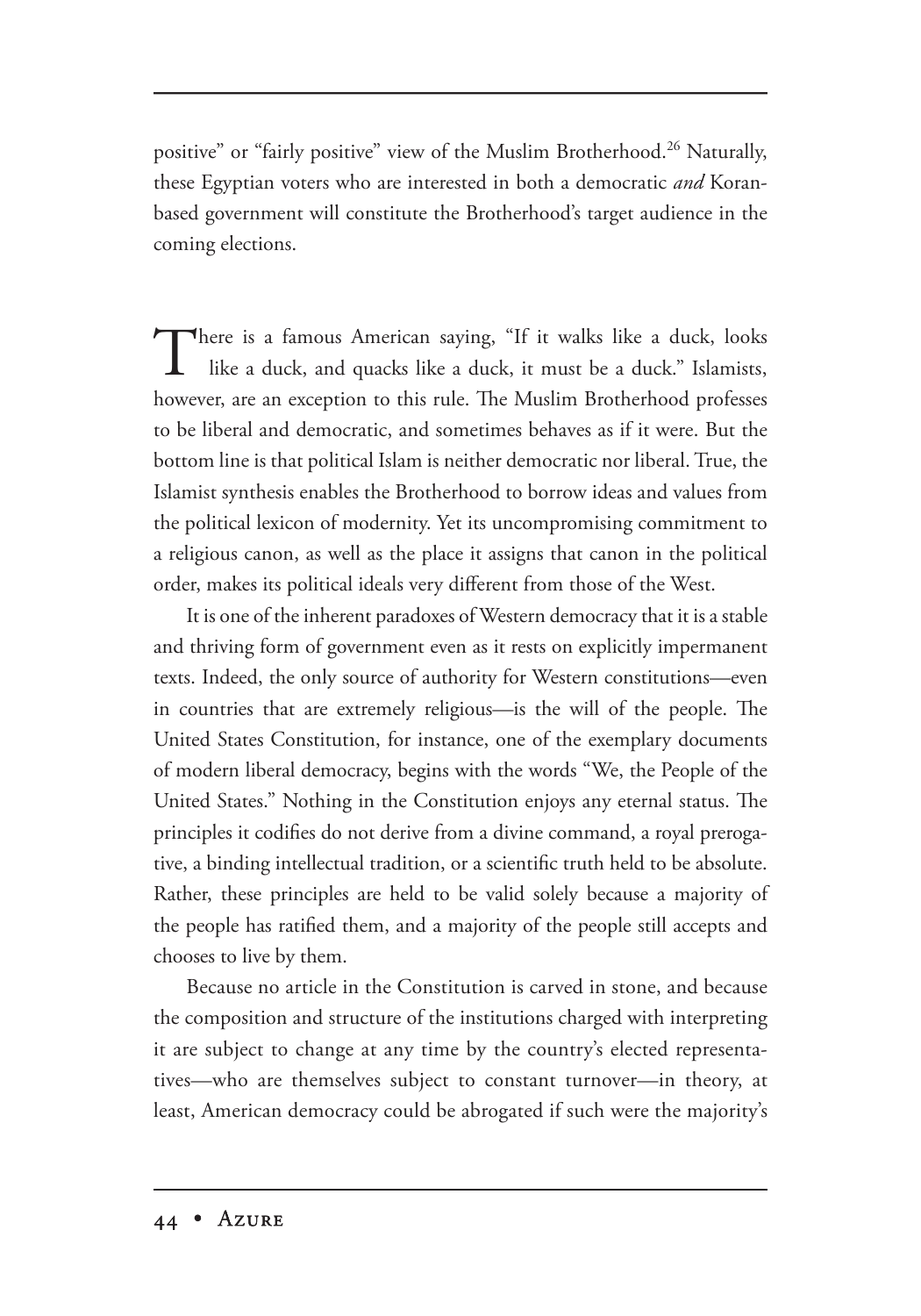will. This majority could amend the Constitution, for instance, to forbid a particular minority from voting, or to grant the president absolute power. Now, to anyone familiar with the American reality, this scenario seems laughable: Amending the Constitution is an extremely complicated process, one that requires a broad consensus. Moreover, the American democratic tradition, like those of other Western countries, is so strongly ingrained in popular consciousness, and so fundamental a part of the country's educational system, that the enactment of radical anti-liberal laws is almost inconceivable. Nonetheless, this does not alter the fact that the enfranchisement of any particular group and the scope of presidential authority are not anchored in sacred and irrevocable rules, but only in the will of the nation.

The great irony, then, is that what appears to be a weakness of American democracy is actually the guarantor of its vitality. For undoubtedly, were the regime based on founding principles held to be either the word of God or some other absolute truth, sooner or later a gatekeeper would emerge to enforce them. A sacred scripture cannot exist without an institution or individual recognized as its overseer, and entitled to the last word. The mutability of the American Constitution and political system (and this applies even more so in those countries that do not have a constitution, or that lack a strong constitutional tradition) has therefore *prevented* the emergence of such a monopoly. Thus does the absence of an unalterable founding text—a lacuna that, at first sight, makes democracy appear fragile—actually serve as a bulwark against tyranny.

This is where the similarity between the Western and Islamic notions of democracy ends. According to the Islamist worldview, Allah has given mankind a complete and perfect doctrine of life: Islam. Democracy and individual rights follow from and are mandated by this doctrine—and are consequently subordinate to its divine injunctions.

Since Islamists believe that the legitimacy of the political order is founded on a divine decree, they utterly reject any possibility of rebellion, whether in the name of democracy or individual rights, against other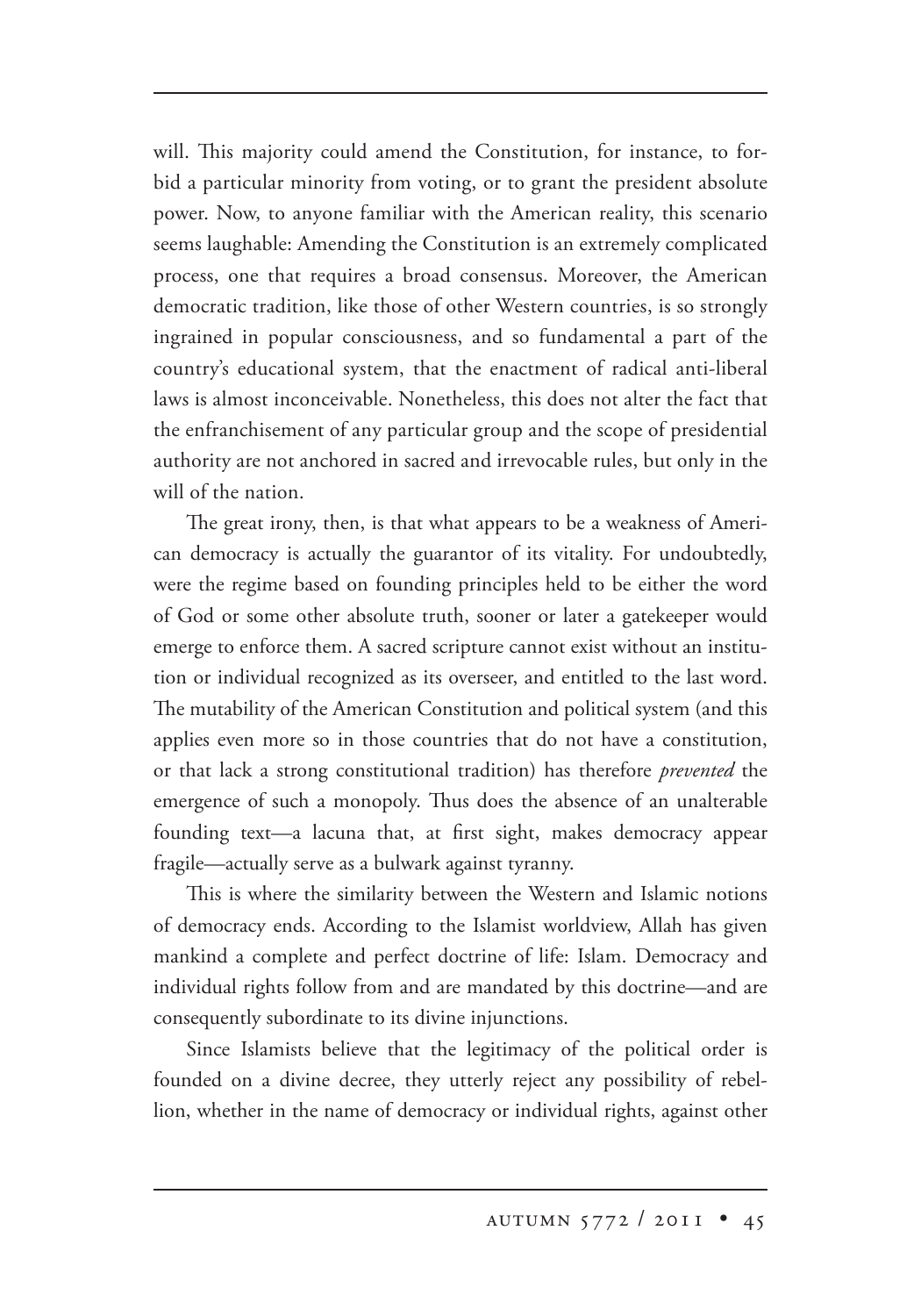religious precepts. Hence, they would not allow a parliament to pass laws that contradicted the explicit commands of Allah, as conveyed to humanity through the Koran and the example set by the prophet. As al-Qaradawi and others have explained repeatedly, human beings cannot permit what Allah has forbidden, nor can they ban what Allah permits. For example, the Koran denounces abortion and the consumption of alcohol; consequently, a human parliament has no authority to grant them legislative sanction. Similarly, for particular offenses the Koran stipulates harsh penalties capital punishment or amputation of a hand, for example—that no human legislator may repeal, nor may the prohibition of idol worship be overturned in the name of freedom of religion.<sup>27</sup>

Of course, limitations on parliamentary power and civil liberties are not in themselves inconsistent with Western democracy. After all, every democracy subjects its elected officials to judicial oversight, and no democracy makes individual freedoms absolute. True, the restrictions that the Islamists would impose on these liberties may be more severe than the prevalent norms of Western countries, but this does not automatically turn these Muslims into enemies of democracy. Western societies do not have a uniform concept of the scope and limits of individual rights. Something that seems completely unacceptable to one Westerner, such as a ban on abortion, strikes another as perfectly natural. Moreover, even regimes with unimpeachable liberal credentials have proven capable of severe repression in times of crisis. The United States, for example, confined thousands of citizens of Japanese descent to internment camps during the Second World War, and France responded to the 2005 riots in immigrant neighborhoods by temporarily banning public assemblies and permitting the police to search houses without a warrant.

The essential difference between the Western and Islamist models of government therefore lies elsewhere. When the U.S. Congress expands or limits rights, and when the Supreme Court rules on the constitutionality of laws, they base their decisions on a *human* document, one that can be amended and modified. By contrast, the institutions of a country that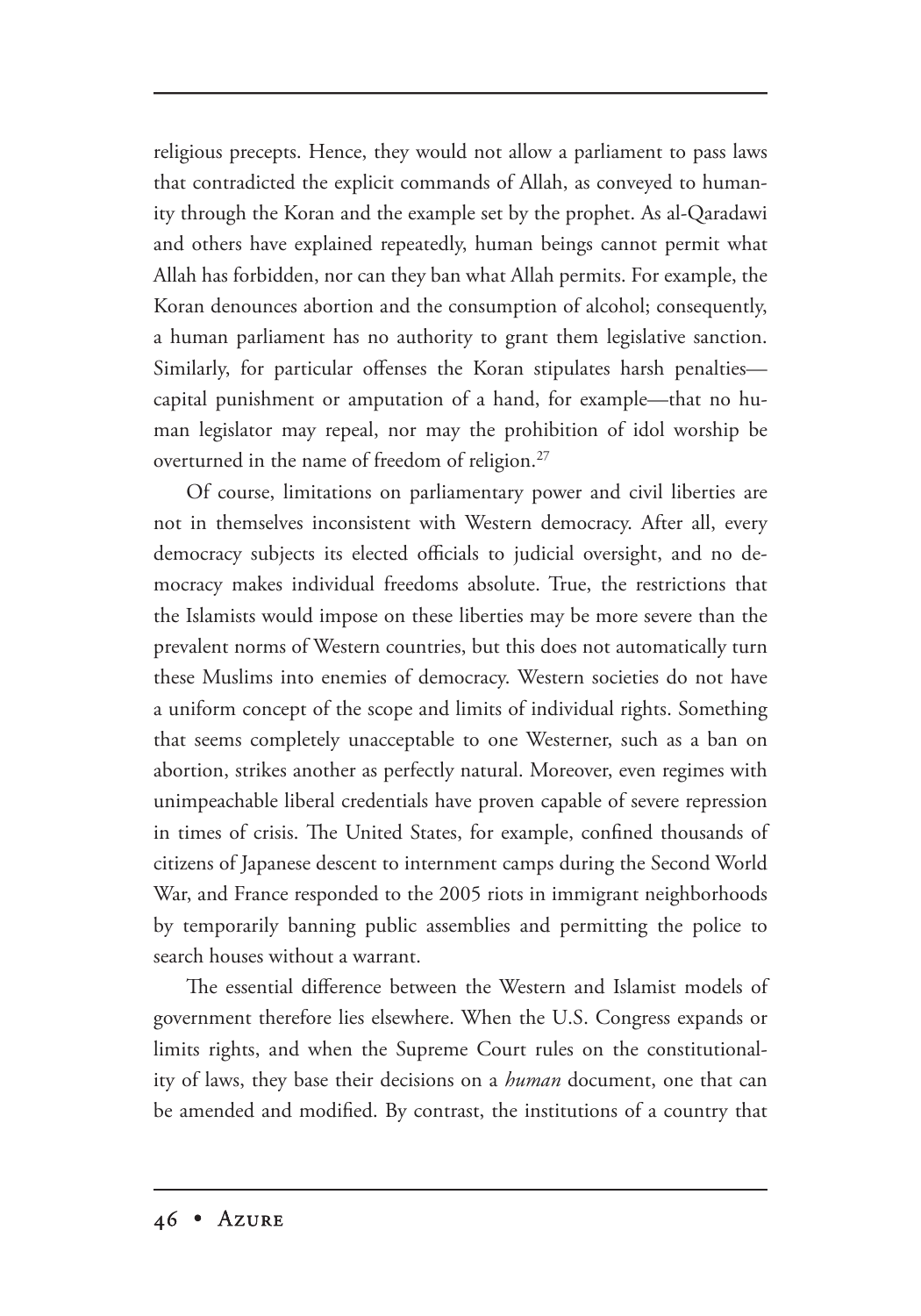adopts the ideology of the Muslim Brotherhood, should one be established, would expand or limit rights and sustain or nullify laws on the basis of a divine document, endowed with eternal and unalterable validity.

Islamists take pride in this distinction: The divine roots of Islamic democracy, they assert, ensure a more stable and moderate system than its Western counterpart. Indeed, political Islam portrays the so-called Free World as a perverted, extreme, and immoral caricature of the democratic form of government that Allah intended for humanity, having originated in a revolt against the God-given authority of kings and clerics. Furthermore, since it is an entirely human enterprise, there can be no certainty that the freedoms it bestows today will not be revoked tomorrow.<sup>28</sup> Al-Ghannushi explains that the decisive advantage of the Islamic polity is that it subordinates conscience to faith, rather than to civil law. The religious value system, he asserts, guarantees civilized behavior among human beings, even in the absence of worldly incentives or sanctions. Western democracies, lacking such a system, are doomed eventually to regress to savage barbarism.<sup>29</sup>

There would seem to be some truth to this: If the political and judicial order of the West is subject to human caprice, it is undoubtedly much flimsier than the Islamic model, which stands on the firm foundations of the divine word. But this theoretical assurance would be valid only if there were a broad and long-term consensus on the interpretation of that word. In Muslim societies, as in other societies grounded in religious scripture, no such agreement exists. Since Allah does not intervene in contemporary controversies about Shari'a, an Islamist democracy that draws its authority from a religious canon requires some sort of institution to determine whether decisions made by elected officials are compatible with scripture. And invariably, such an institution will exploit its role as the authoritative interpreter of the divine word, sooner or later turning into an agent of tyranny.

Islamist thought offers more than a hint that using the Koran as the foundation for earthly rule will pave the way to a theocracy like that which exists in Iran today. In one of his early works on the relationship between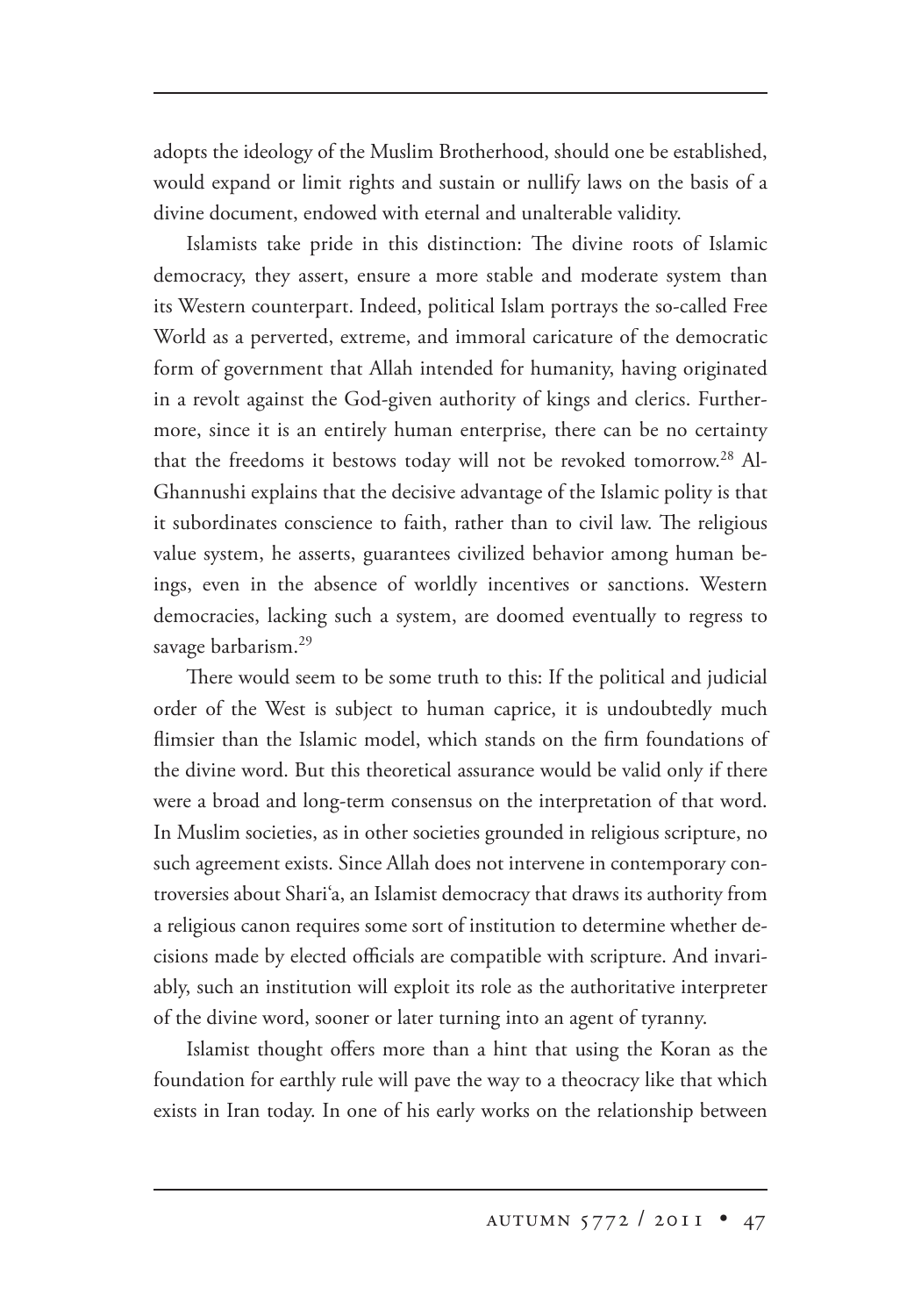Western democracy and Islam, al-Qaradawi maintains that candidates running in democratic elections must be both moral *and* religious individuals, with expertise in public affairs.<sup>30</sup> Muhammad 'Imara, a liberal on the Islamist spectrum, asserts that Islamic democracy enfranchises its citizens only within a very narrow framework, positioned in the middle ground between complete freedom and absolute dictatorship; an Islamic regime is therefore necessarily a "guided democracy."31 Another example is the draft platform of the Muslim Brotherhood in Egypt, published on August 25, 2007. The document—the most detailed political manifesto it has issued to date—presents the movement's vision of the ideal Islamic state. It proposes a representative government, based on a multiparty system, and even endorses a free press. The parliament's authority is to be curbed by only one restriction: It may not enact legislation that contravenes the Koran. To ensure this, the people's representatives will be required to consult on every matter with an independent council of senior religious sages, themselves appointed by the clergy. $32$ 

It is no coincidence that writings published by Islamists during the Arab Spring were vague on the matter of what role Islamic religious texts are to play in the new order, and who will hold the authority to interpret them. This caution undoubtedly stems from their acknowledgment that, for now at least, they need to tread lightly. But even so, one can feel the winds of modern theocracy blowing: In his *Washington Post* article, Abu al-Futuh explained that the Muslim Brotherhood could not possibly be an enemy of democracy, for four main reasons: (1) Establishing a governance based on Shari'a is not on its immediate agenda; (2) the formation of such a regime depends *a priori* on the support of a popular majority; (3) Shari'a promotes justice and the common good, and guarantees freedoms; and (4) because there is no central religious institution in Sunni Islam, there is no danger of its producing a theocracy. But al-Futuh does not, tellingly, say who *will* be the ultimate arbiter in the state he envisions.<sup>33</sup> The founding document of the Freedom and Justice Party, published in June 2011, defines Shari'a as the primary—but not sole—basis of legislation. However, it calls for religious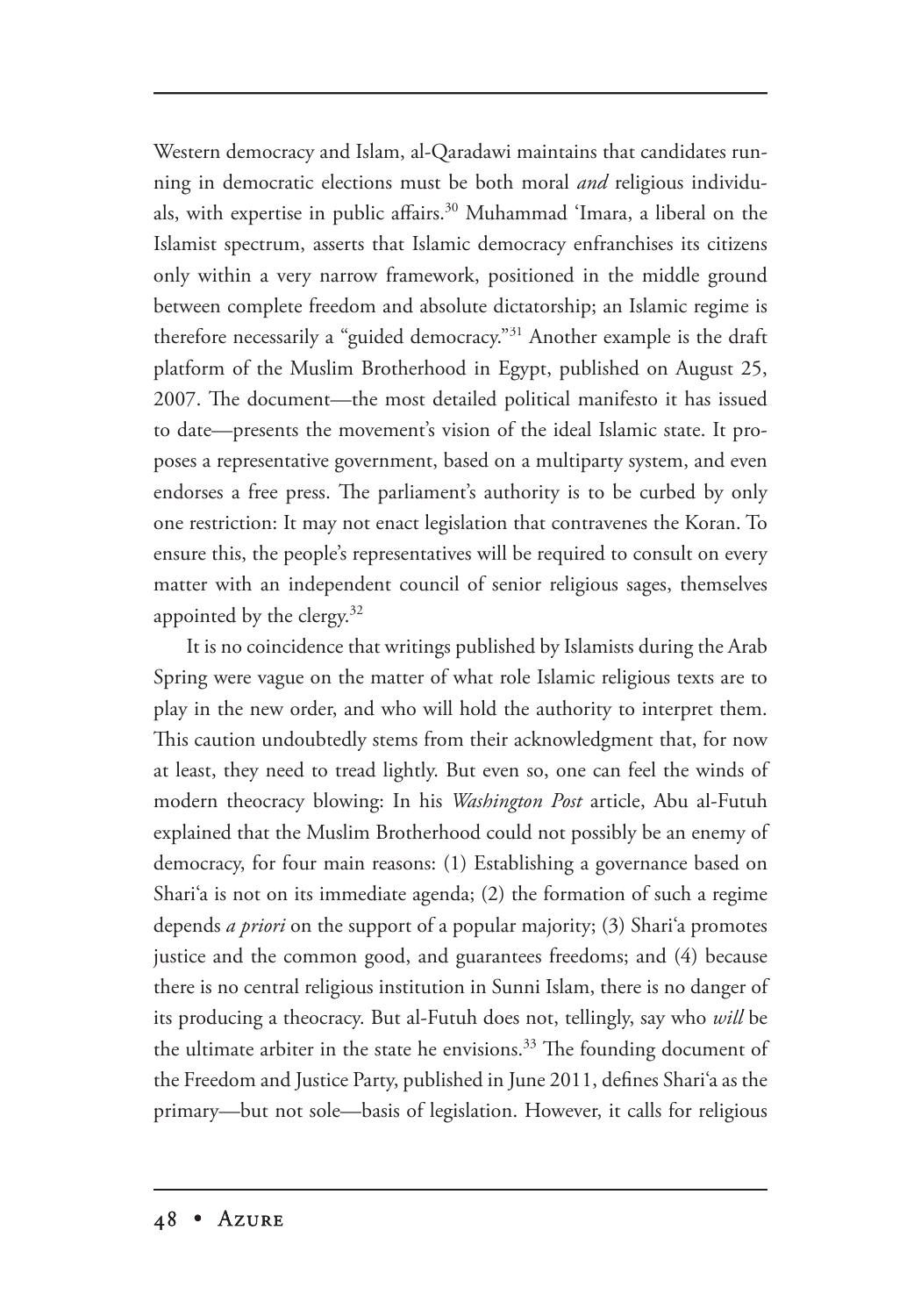law to be implemented in every field of life, since it reflects Allah's wisdom and compassion, and is in any case what most Egyptians want. The authors write that Egypt will be "a civil state whose authority is rooted in Islam," without going into detail about what this might mean.<sup>34</sup> Al-Qaradawi, who used a similar phrase before the Arab Spring, makes clear that such a state will feature a supreme judicial authority, one that ensures that human legislation does not contravene Islamic law.<sup>35</sup> Commenting on this topic, Mohammed Mahdi 'Akaf, the Muslim Brotherhood's leader from 2004 to 2010, said that the movement would not reveal its complete platform until it had gained control of the state.<sup>36</sup>

Western observers therefore miss the point when they wonder whether the Muslim Brotherhood supports free elections and civil liberties. To predict the character of the regime that the Islamists will establish, if and when they are given the opportunity, only one question is relevant: Will Islamic democracy take the Koran as its highest authority, with religious scholars as its sole authorized interpreters? An answer in the affirmative—whether clear or implicit—carries within it the unmistakable seeds of theological despotism.

 $A$ <sup>n</sup> additional obstacle to the development of real democracy in any state run by Islamists has to do with the concept of the taboo. If it is easier for Western democracy to guarantee civil liberties than it is for other regimes, this is not only because of the structure of its political system. It is also a result of its pluralist spirit, which is open to innovation, originality, and defiance of convention. By contrast, the ideology of the Muslim Brotherhood, which demands absolute loyalty to fixed and eternal rules, sets clear limits on both action *and* thought—thus inevitably suffocating philosophy, art, and research.

To be sure, the concept of taboo is hardly foreign to modern Western societies. Life in the West also follows certain norms, and breaching them generally leads to sharp social condemnation, and sometimes even criminal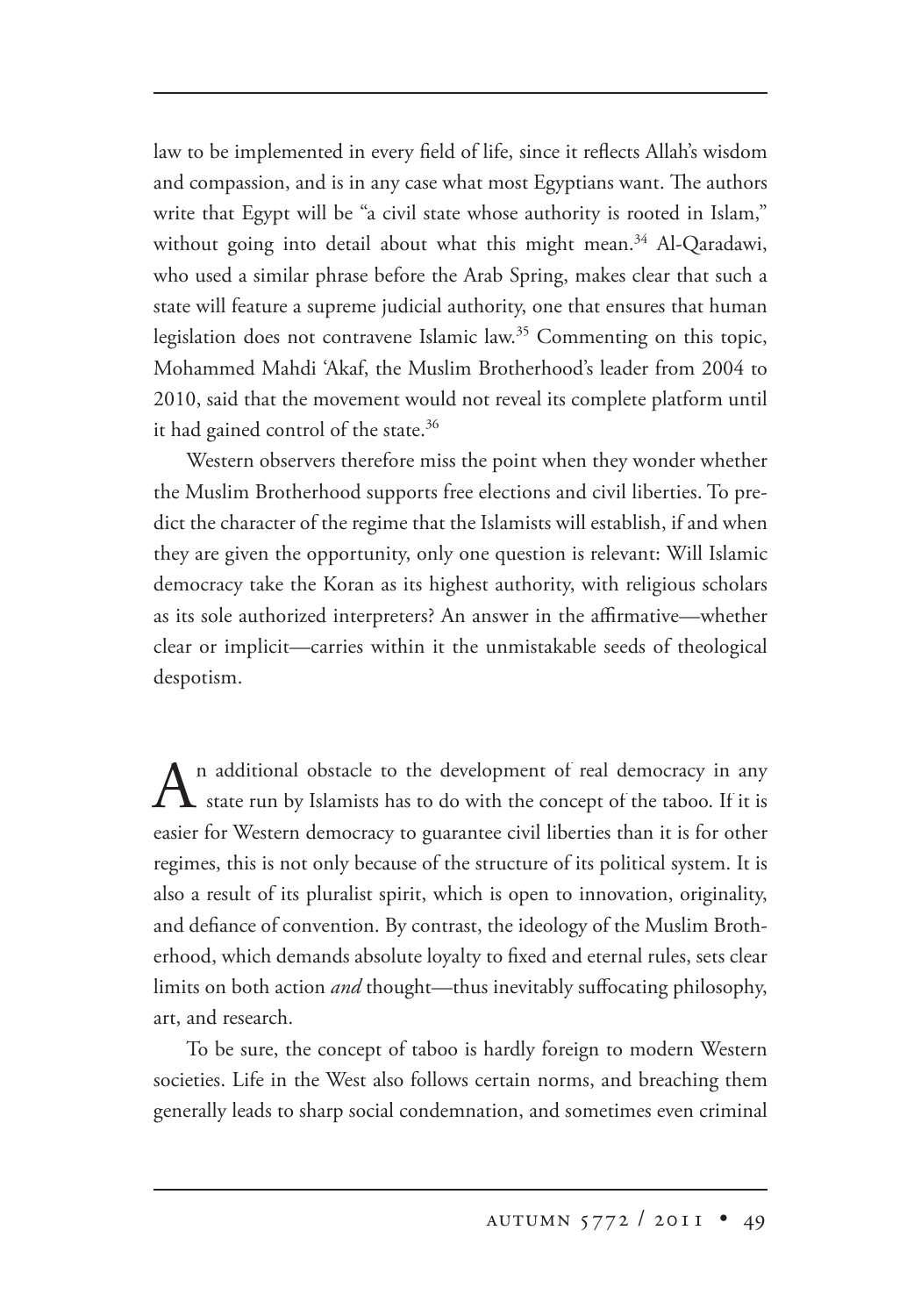sanctions. For example, every Western society sets a minimum age for sexual relations, defines those public spaces in which one may and may not appear in the nude, and stipulates permitted and forbidden forms of corporal punishment. Moreover, even though Western taboos may present themselves as the products of reason, they are not devoid of arbitrary coercion. Every Western country, for instance, considers polygamy to be a licentious deviation from social morality, and criminalizes it; in this regard, it makes no difference whether the man professes to love all his wives, or they him. But a married man who takes himself a mistress gets off scot-free—even if his lover was in it solely for the money.

But if the modern Western social order is arguably based on a long line of prohibitions, there is at least one area that is *not* constricted by taboos: the world of ideas. Indeed, in the absence of a binding canon, no ethical concept, social norm, cultural convention, or scientific consensus is accepted as absolute truth. Likewise, no taboo, no matter how self-evident it is held to be, is immune to criticism. For instance, while every Western country outlaws sexual relations between adults and minors, viewing such conduct as a monstrous perversion that merits harsh punishment, an intellectual who dares to call for a re-examination of "the myth of pedophilia" risks no more than fierce denunciation. He need not be concerned that someone, or some group, will file criminal charges against him.

The Western notion that those who pursue eternal and indisputable truth are doomed to failure bears within it a tragic dimension. Indeed, the same critical spirit that gave birth to modernity also made existential anxiety the permanent companion of knowledge. The disappearance of certainty in ever-expanding domains of human understanding generated profound dread regarding the future. No previous hegemonic civilization had ever been consumed by such deep doubts about the world and its place therein.

And yet, that incessant self-criticism was the very thing that protected the West from complacency and stagnation. It drove—and continues to drive—a hurtling train of scientific revolutions, technological breakthroughs, and achievements of staggering creativity. It should come as no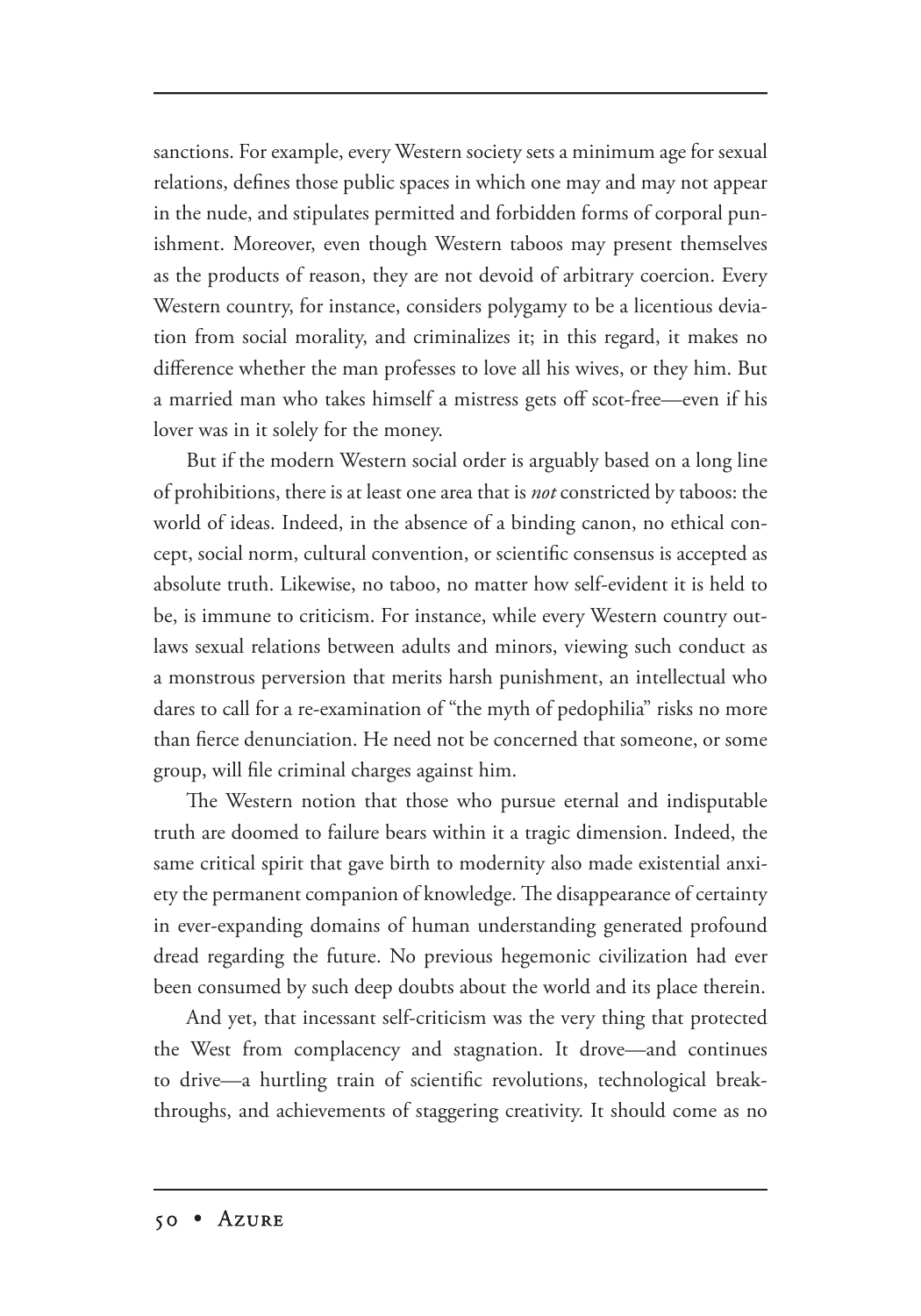surprise that the intellectual pantheon of modern Western culture is largely populated by rebels, people like Nicholas Copernicus, Galileo Galilei, Isaac Newton, Immanuel Kant, Charles Darwin, Sigmund Freud, and Albert Einstein, all of whom shattered dogmas and subverted sanctified beliefs. Generations of students, inspired by their example, internalized the idea that the key to excellence lies precisely in *criticism of accepted ideas*, and not in their blind acceptance.

Because Western taboos do not derive their legal status from a religious scripture, people tend to regard them with a measure of irony. Indeed, those who violate these prohibitions are often treated with indulgence. To Western eyes, certain taboos are likely to be as amusing as they are serious. After all, what seems unthinkable today may well be viewed by the next generation in a completely different light. As a result, Westerners feel free to tolerate—and sometimes even esteem—those who shatter idols and slaughter sacred cows.<sup>37</sup>

The Islamist approach to taboos is altogether different. Political Islam came into being in a time of cultural crisis, when the spirit of criticism and skepticism was threatening to seize control of Egyptian intellectual life. For centuries, Egyptian Muslims believed in Allah and his Book of Truth as the indisputable foundations of government, culture, science, and law. Beginning in the late eighteenth century, however, these beliefs began to erode. The process reached its zenith in the 1920s; in the period that later came to be known as the golden age of Arab liberalism, many of Egypt's educated elites fell under the spell of progressive rationalism. In his memoirs, Hasan al-Banna describes his shock upon first witnessing this breakdown of belief and tradition among his people. Atheism and libertinism were the order of the day, wrapped in the cloak of freedom of thought and individual liberty. Academic research adopted the materialist *bon ton* of the West, encouraging transgression and heresy. The country was flooded with books, newspapers, periodicals, and intellectual salons aimed at dismantling religious authority. Having been raised in a devout rural family, al-Banna concluded that this paradigm shift could only be the result of a violent and carefully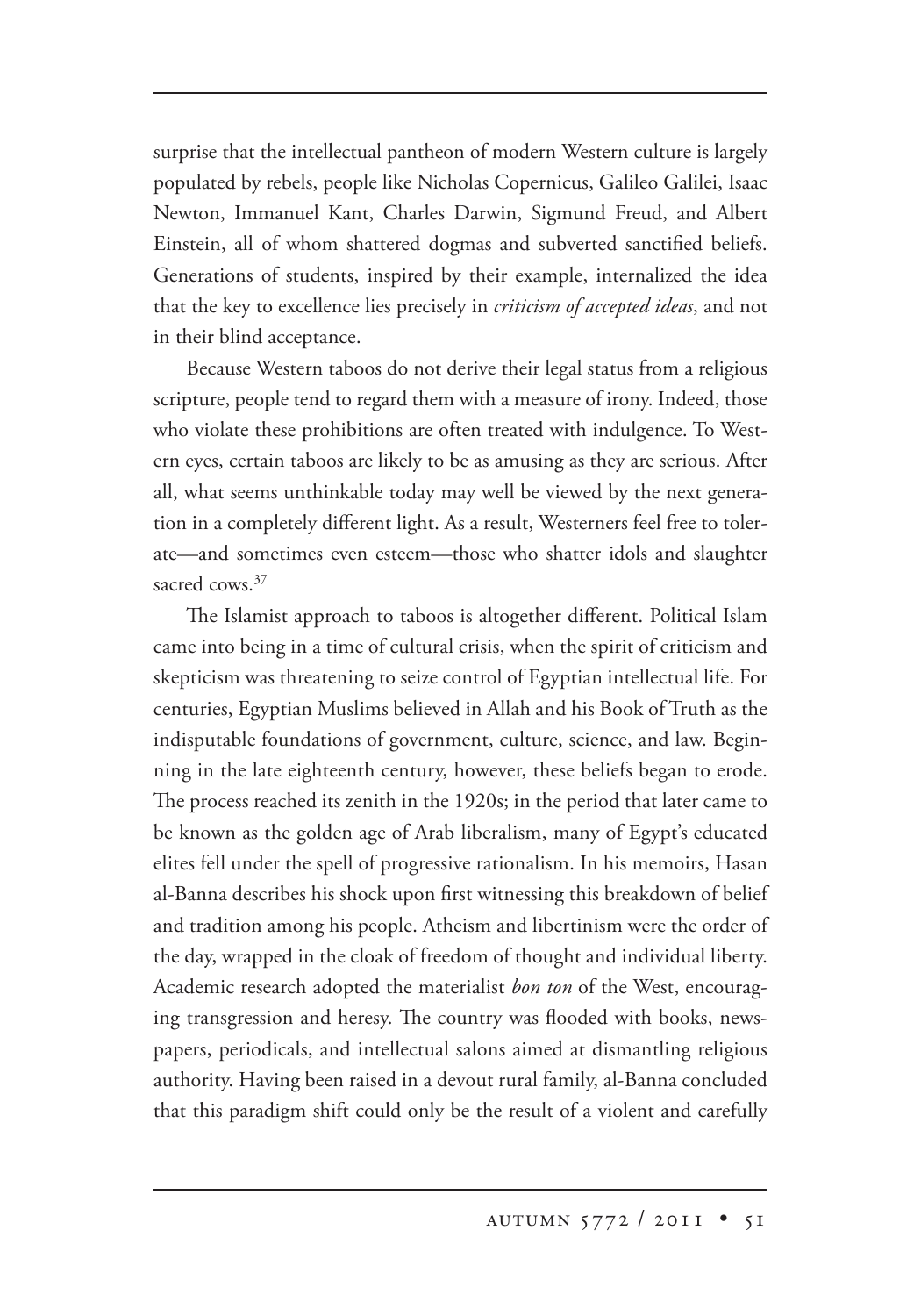planned Western assault on Islamic consciousness. It was this insight that turned him from a young schoolteacher into the leader of a religious movement.<sup>38</sup>

*The Cairo Trilogy* by Naguib Mahfouz, the most prominent of the liberal intellectuals of post-liberal Egypt, offers a masterful literary depiction of the cultural turmoil that roiled Egyptian society of the time. Written in the 1950s, the books describe the disintegration of a patriarchal family in Cairo between the two world wars. The youngest son, Kamal, loses his faith, and becomes an ascetic teacher and confirmed bachelor. His heart is wholly given over to Western philosophy and science; he even publishes an article about Darwinism in a literary journal. To his horror, his father, the daunting and unwaveringly religious—yet morally corrupt—Ahmad 'Abd al-Jawad, gets his hands on the piece. The father's pride is deeply wounded, and he summons his son and orders him to recant his heresy. Darwin, says al-Jawad, is "certainly an atheist trapped by Satan's snares." He continues:

If man's origin was an ape or any other animal, Adam was not the father of mankind. This is nothing but blatant atheism. It's an outrageous attack on the exalted status of God. I know Coptic Christians and Jews in the Goldsmiths Bazaar. They believe in Adam. All religions believe in Adam. What sect does this Darwin belong to?

…You can rely on a fact that's beyond doubt: God created Adam from dust, and Adam's the father of mankind. This fact is mentioned in the Koran. Just explain the erroneous aspects of the theory. That'll be easy for you. If it isn't, what's the use of your education?<sup>39</sup>

This desire to restore taboos to their previous glory has been the driving force behind Islamism since its inception. Mainstream political Islam seeks to re-establish a society based on absolute religious faith. Its adherents, much like Mahfouz's Ahmad 'Abd al-Jawad, envision an immutable human order, one that never dares to doubt the existence of God, his grace, and the validity of the instructions he provided mankind in his holy book.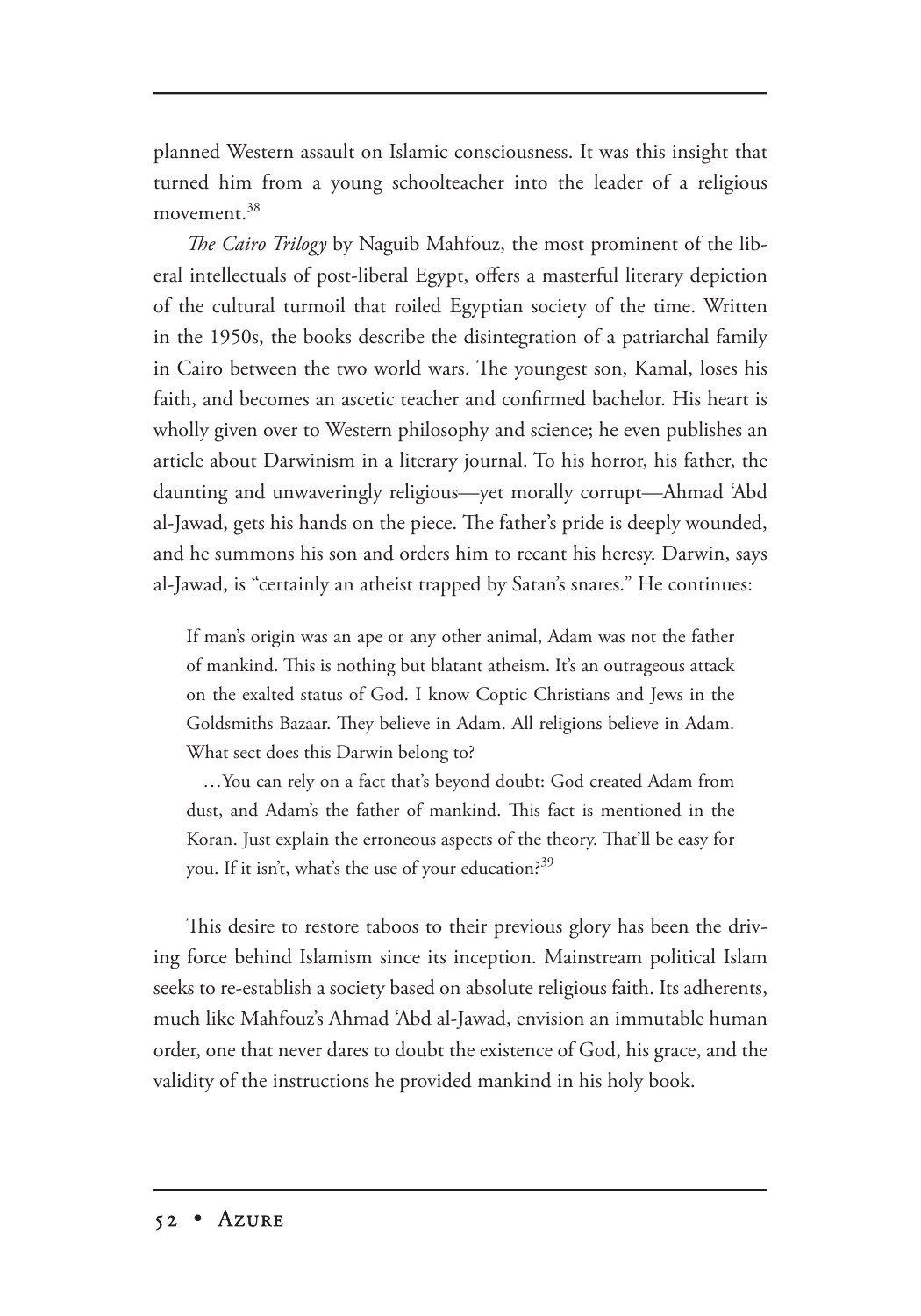To resolve the seeming contradiction between their call for the reinvigoration of traditional taboos and their promise to generate a technological renaissance based on Western achievements, Islamists draw a distinction between "universal" science and "culturally dependent" science. In their view, some of the scientific theories and philosophical ideas that have emerged in Europe and America possess general validity, whereas others are merely a product of the particular history of the West. Whereas Western scholars, they insist, were forced to rebel against the oppressive spiritual authority of the Church in order to pursue their quest for knowledge, Islam has always been the friend and patron of science. And yet, this alliance has clear boundaries, as prescribed by the religious canon. 'Imara, to quote one prominent Islamist, portrays Darwinism as a heretical and atheistic theory, whose percolation into Muslim thought is part of the Western conspiracy to break the spirit of faith. Similarly, he defines Hegelianism as Darwinism's twin, since, like the theory of natural selection, it assumes that nothing in the world is stable, and everything is mutable. 'Imara holds that evolution and dialectic are the fruits of the West's dramatic transition from one extreme—that of ecclesiastical tyranny—to another, i.e., untrammeled freedom of thought. Both excesses, insists 'Imara, are equally foreign to the true spirit of Islam, which always prefers the middle ground.<sup>40</sup>

Although the Muslim Brotherhood's goal of establishing a canon-based regime has yet to be realized, its efforts to restore the luster of taboos have been remarkably successful. Thanks to the Brotherhood's widespread educational activities, as well as the authorities' recognition that they had no choice but to permit Islamists a certain breadth of action, Arab societies became more traditional over the second half of the twentieth century, exhibiting increasingly less tolerance for intellectual criticism of religious scripture. If, in the 1920s, Arab intellectuals could openly contemplate whether religious law still had any role to play in modern society, today any Muslim who voiced such doubts would be signing his own death warrant. And were this not enough, the export of Islamic taboo culture to the West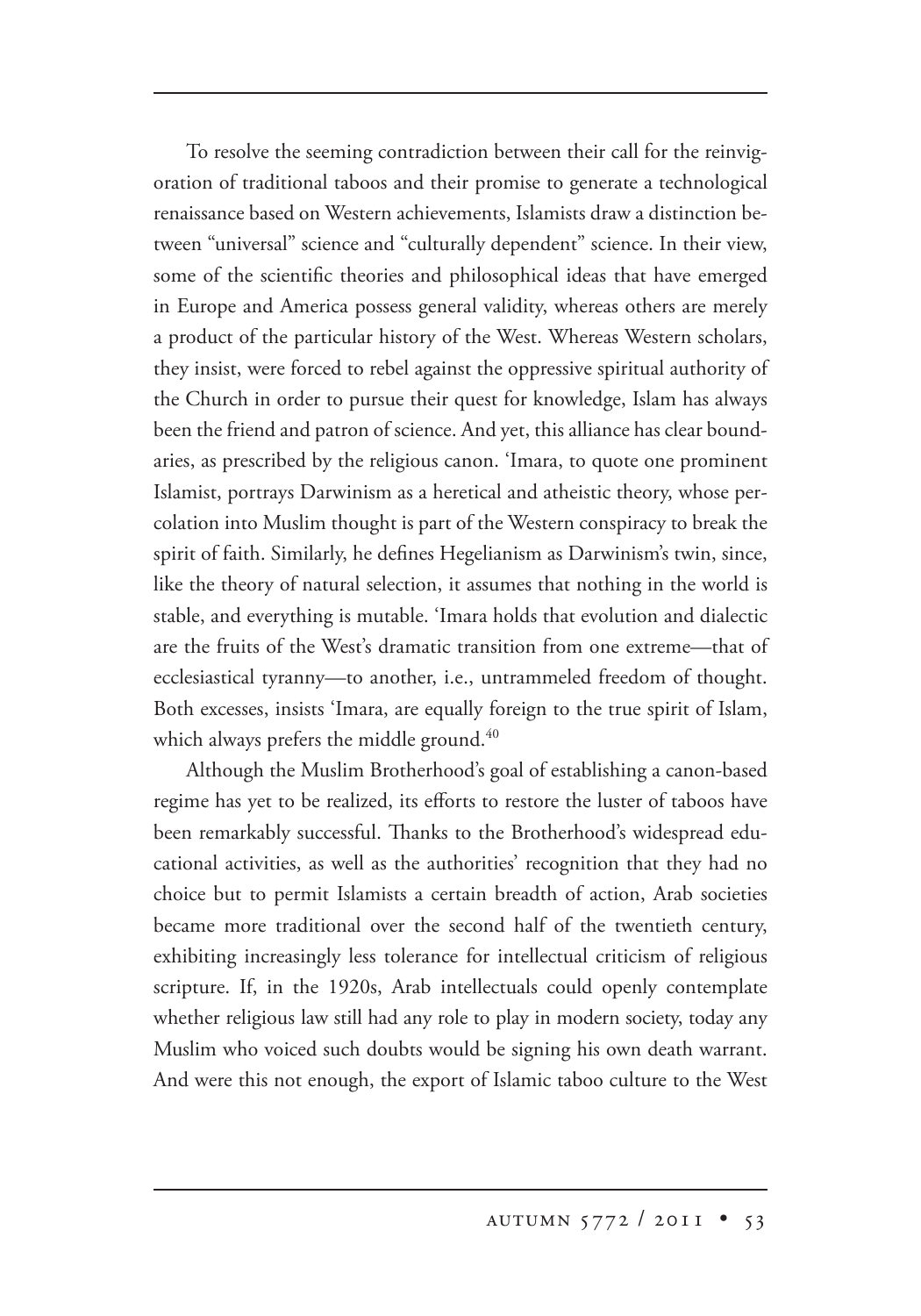now threatens the lives of non-Muslims who dare question the principles of Islam, as well.

Two cases, several generations apart, point to the gradual retreat of Muslim societies into a scripture-based culture of taboos. In 1925, 'Ali 'Abd al-Raziq, a cleric affiliated with al-Azhar University, published an article asserting that the prophet Muhammad was not a political leader, and that Islam therefore possesses no firm doctrine concerning the ideal form of government. His claims set off a storm; even today, Islamists take them for fighting words. 'Abd al-Raziq lost his position as a religious-court judge and faced a barrage of condemnation. Significantly, however, he was not put on trial, nor was he in any danger of physical harm.<sup>41</sup> By contrast, seven decades later, in 1992, the Egyptian journalist and intellectual Faraj Fuda dared to criticize his country's clergymen and mock their aspiration to impose Shari'a law on the country. This sealed his fate: Fuda was assassinated by assailants who accused him of heresy.<sup> $42$ </sup> At the trial of one of his killers, the defense called Muhammad al-Ghazali, one of the leaders of the pragmatic stream of Islamism (whom we have met before), to the witness stand. What, he was asked, is the appropriate punishment for someone who advocates replacing Islamic law with secular laws that permit the forbidden and ban the permitted? Al-Ghazali replied that such a person is a rebel against his religion (*murtad* ), and is deserving of death. Were he permitted to live, his baneful influence would spread and poison the minds of others. Hence, the ruler must have him executed. This argument (which, it should be noted, did not save the murderer from the gallows) is favorably cited in al-Qaradawi's biography of al-Ghazali as an exemplar of a steadfast defense of religious principles.<sup>43</sup> This leaves little doubt as to the fate awaiting freethinking intellectuals under the rule of the Muslim Brotherhood: Societies in which someone who criticizes the tenets of Islam is liable to be murdered will invariably turn into societies in which heretics are tried as criminals and executed.

The synthesis of traditionalism and modernism on which Islamist thought is based allows the Muslim Brotherhood to assert that it can lead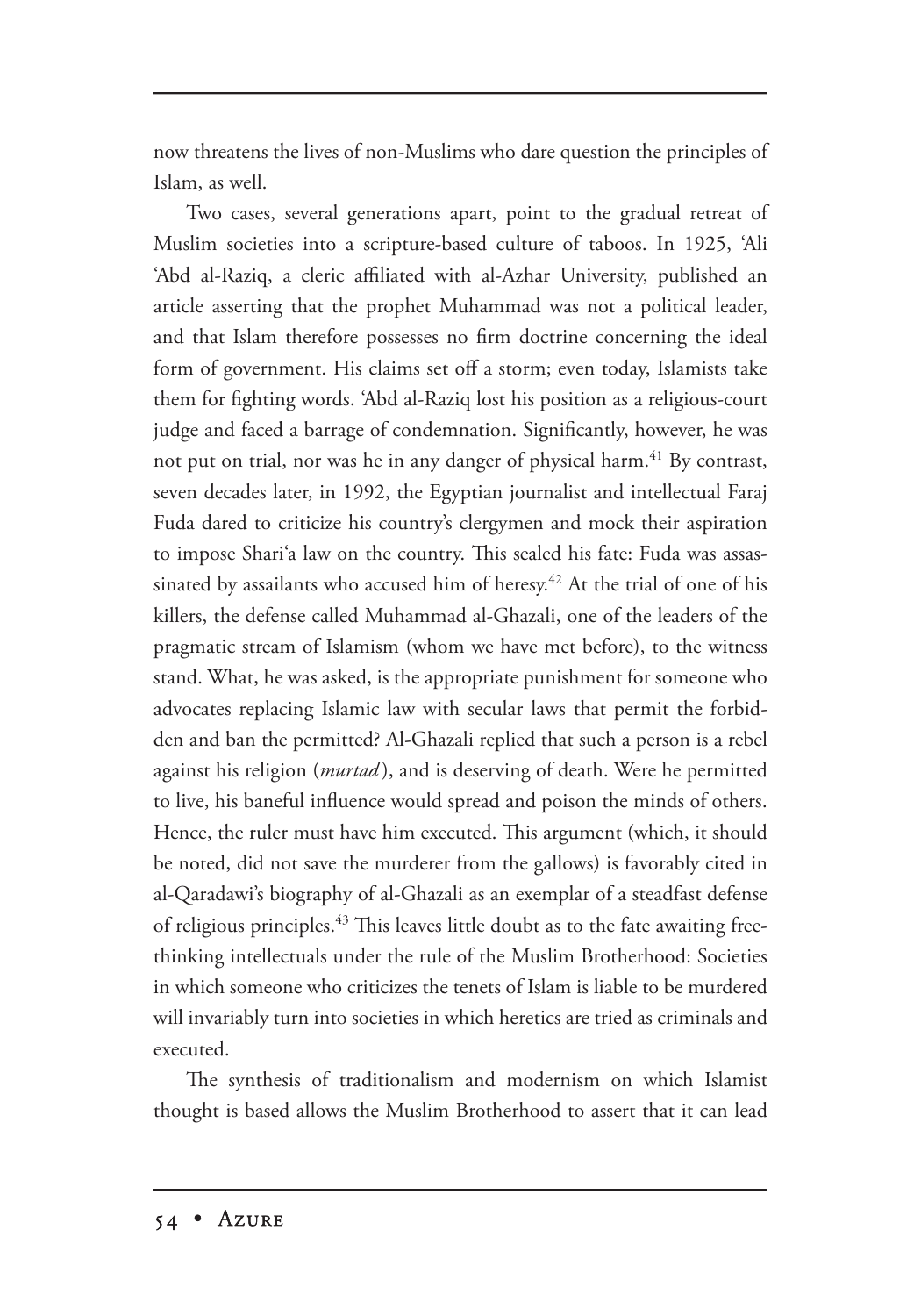the Arab world to technological and economic success, without condemning it to the spiritual emptiness and moral corruption that plagues the West. Yet this claim merely reflects the Brotherhood's misconception of the roots of Western achievement. Freedom from canonical taboos is not simply a side effect of scientific progress, but precisely its cause. One cannot restrict freedom of thought in one field and permit it in another, just as a university cannot ban any hint of skepticism regarding the historicity of prophetic stories on one side of its campus while expecting the development of new theories in physics or genetics on the other. Lacking the pluralism, tolerance, and irony that characterize Western democracies, Islamist regimes will inevitably perpetuate, and even worsen, the severe scientific and technological backwardness of today's Arab societies.

The challenge facing the Arab Spring can thus be summarized as follows: Democracy without the Muslim Brotherhood is impossible, but so is democracy under its leadership. There is no doubt that the Brotherhood enjoys broad support in every Arab country that has undergone democratic revolutions or uprisings in the last year. Elections in which the movement is not allowed to participate will therefore lack popular legitimacy. Moreover, the Brotherhood's liberal and democratic rhetoric will make it difficult for the legal establishment to disqualify the movement. The inevitable result of its electoral victory, however, will be the formation of a theocracy. It will not permit the scientific and technological revolution of which Arab societies are in such dire need. Simply put, the future of Arab democracy hangs by a thread: The Muslim Brotherhood must be permitted to run in elections, but not gain power.

What is the likelihood of such a scenario? Unfortunately, the Brotherhood is apt to win a majority in free elections in at least some Arab countries. The sad fact is, Islamists came out on top in the only truly free elections the Arab world has known in the last fifty years—in Algeria in 1991 and in the Palestinian Authority in 2006. It should come as no surprise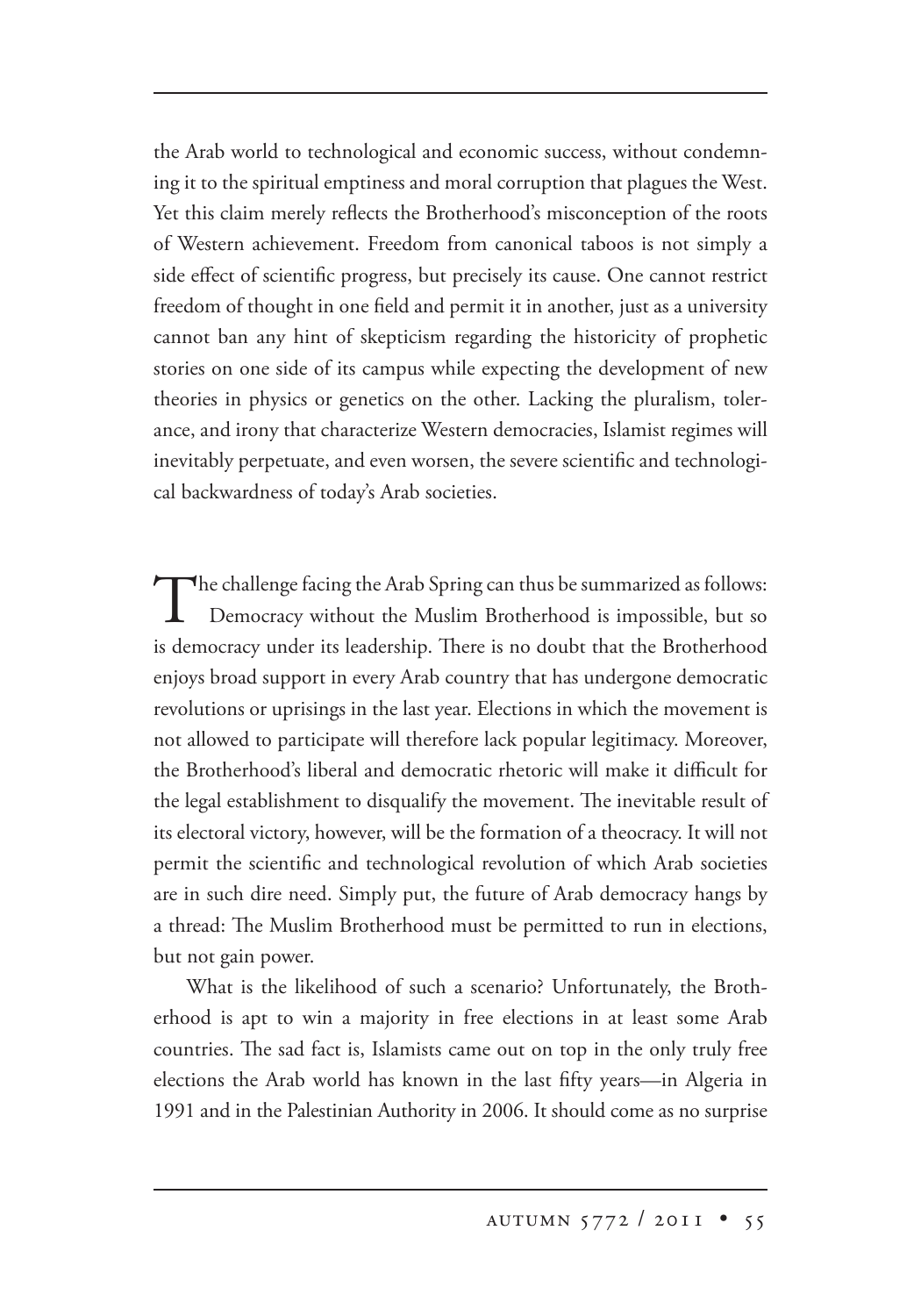that in times of economic and ideological tumult, parties that offer a clear and simple platform, and one that promises metaphysical consolation to boot, enjoy widespread popularity. Moreover, in most Arab countries, the Muslim Brotherhood, despite internal divisions, is the best-organized political and social movement. This grants it a huge advantage over its liberal rivals, which are split into numerous factions and subfactions, as well as over the remnants of the old order, which no longer enjoys public legitimacy. The Islamists' ideological and organizational superiority will stand a greater chance of carrying the day if the emerging Arab democracies choose to adopt the plurality-constituency system, introduced—though in a spurious and meaningless form—by the authoritarian regimes that preceded them. In this system, employed in the United States and Great Britain, an organized and geographically decentralized political force can win an absolute majority in the legislature, even if it does not enjoy the support of a majority of the electorate. The Muslim Brotherhood, at least potentially, is such a force.

How can the West deal with the very tangible threat that Arab societies will be taken over by Islamist movements? If it confronts them, it will only confirm the Brotherhood's claim that the West conspires to undermine the religious identity of the Muslim world and seize control of it. If, however, the West sits on its hands, the nascent liberal camp will be doomed. This is the cruel and all-too-familiar Gordian knot of Arab democracy, in which the West is entangled as both liberator and conqueror, the solution and the problem.

Yet, however convoluted the knot may be, Western decision makers must not ignore the astonishing truth revealed during the previous year: Forces within Arab society yearn for genuine democracy, and understand that the Western form of government embodies a formula for human success and political stability. For democracy to strike real and lasting roots in the Arab world, the United States and its allies must free themselves of the influence of multi-cultural and post-colonial theories and determine first for themselves, and then for others—the distinction between truly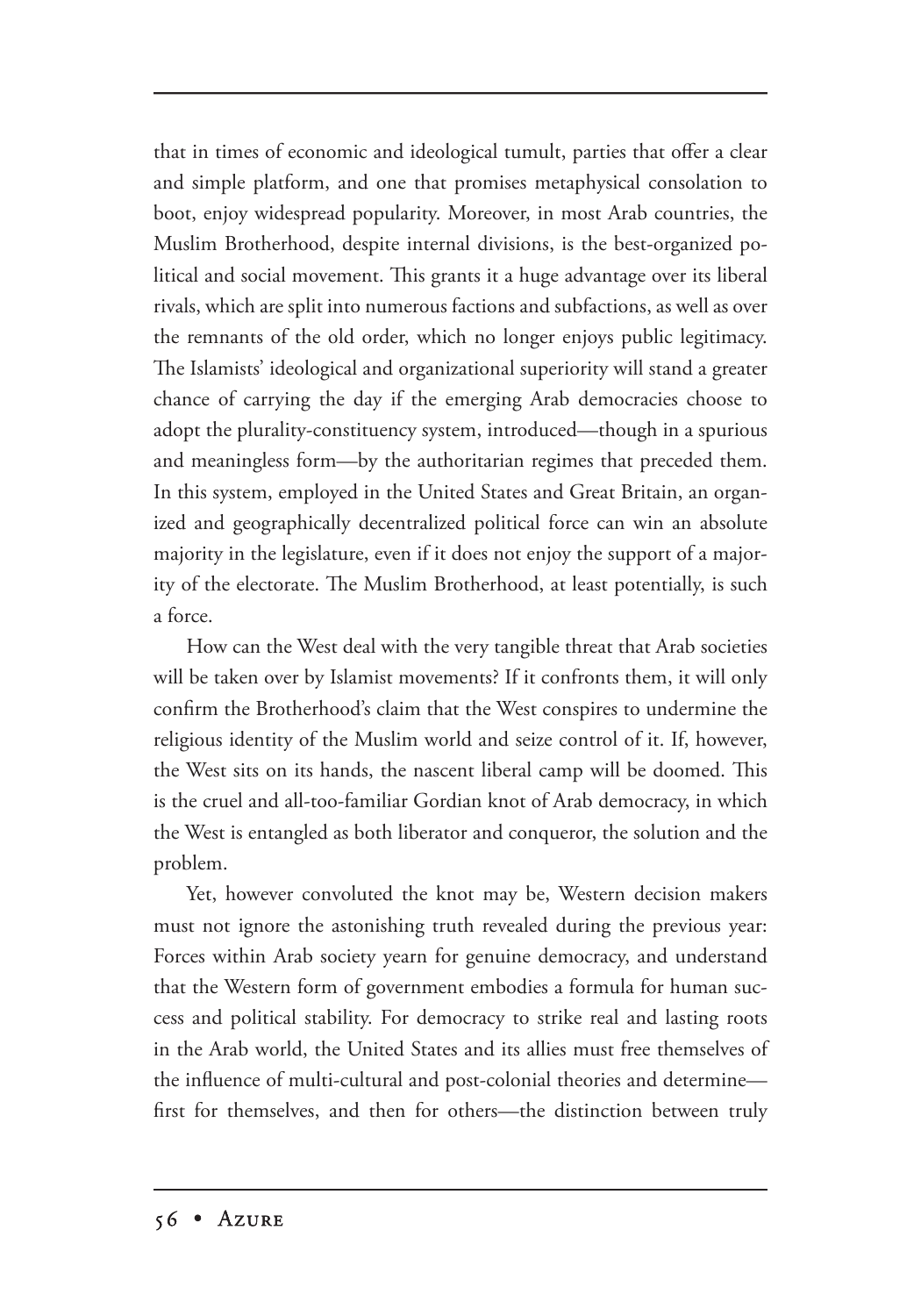enlightened regimes and their imitators. It is obvious that the West cannot coerce any electorate to vote against a traditionalist regime based on Islamic law. At the very least, however, it must make plain what it holds to be the essence of democracy, why the political ideas of the Muslim Brotherhood are incompatible with it, and, thus, why it cannot offer economic or diplomatic support to Arab states that follow the path of political Islam. The West needs to explain, to all who are willing to listen, that the conflict is not between the secular and the religious, the West and the East, the Christians and the Muslims. It is, quite simply, a clash between freedom and tyranny.

*Uriya Shavit teaches Islamic history and theology at Tel-Aviv University.*

## *Notes*

1. On al-Qaradawi's life, career, and ideology, see, for example, Akram Kassab, *How al-Qaradawi Disseminates Religion* (Cairo: Maktabat Wahba, 2006) [Arabic]; Jakob Skovgaard-Petersen, "Yusuf al-Qaradawi and al-Azhar," in Bettina Gräf and Jakob Skovgaard-Petersen, eds., Global Mufti: The Phenomenon of Yusuf al-*Qaradawi* (London: Hurst & Company, 2009), pp. 27-53; Husam Tammam, "Yusuf 2009), Qaradawi and the Muslim Brothers: The Nature of a Special Relationship," in Gräf and Petersen, *Global Mufti*, pp. 55-83; Samuel Helfont, *Yusuf al-Qaradawi, Islam, and Modernity* (Tel Aviv: Moshe Dayan Center for Middle Eastern and African Studies, 2009); Bettina Gräf, "IslamOnline.net: Independent, Interactive, Popular," *Arab Media & Society* 4 (Winter 2008); Uriya Shavit, *The New Imagined Community: Advanced Media Technologies and the Construction of National and Muslim Identities of Migrants* (Brighton: Sussex Academic Press, 2009), pp. 106, 127-132.

2. For al-Qaradawi's actual words, see *al-Sharq al-Awsat* , February 19, 2011, as well as his personal website, www.qaradawi.net, February 20, 2011 [Arabic].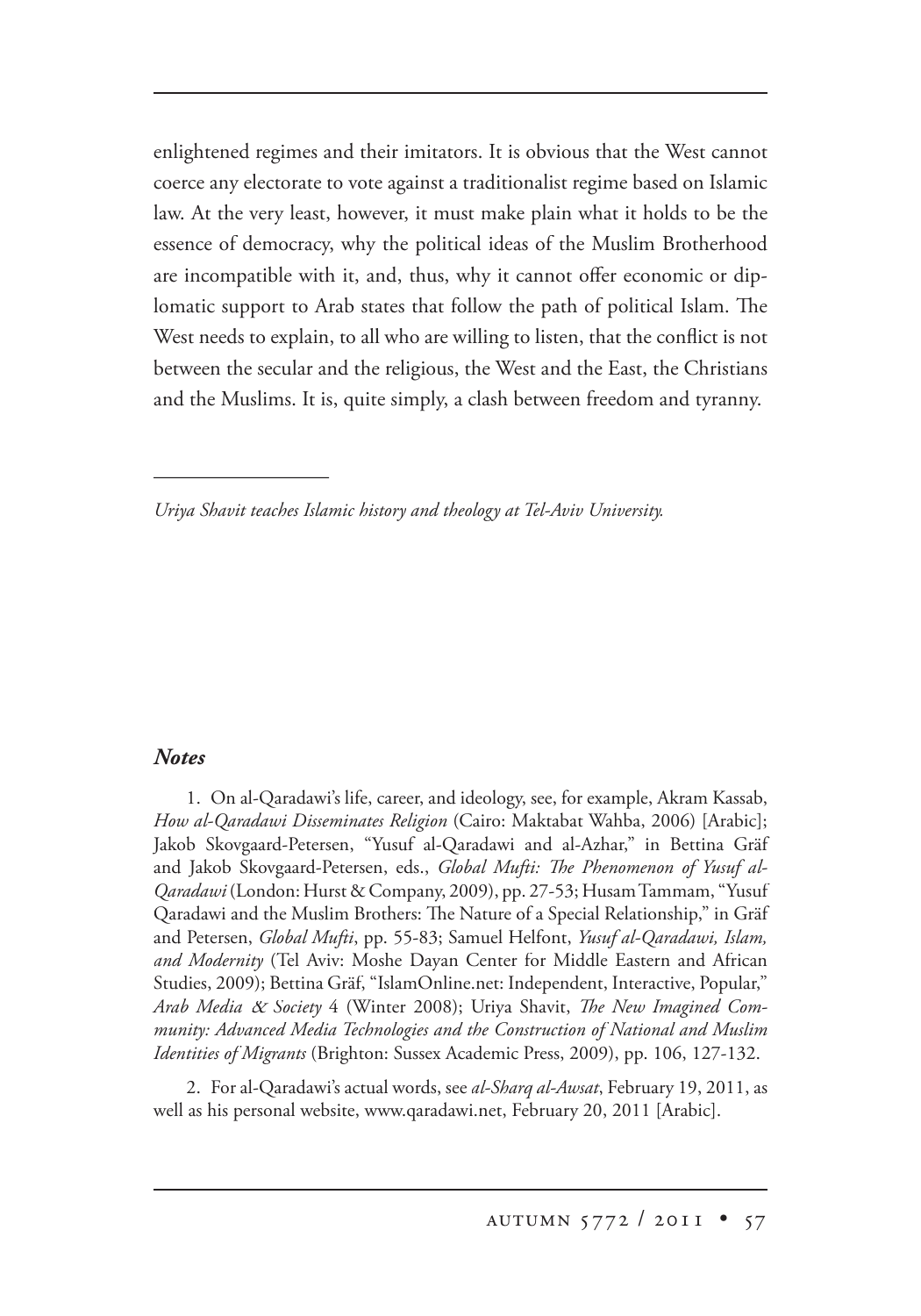3. On al-Ghannushi's life, see Azzam S. Tamimi, *Rashid al-Ghannushi: A Democrat Within Islamism* (Oxford: Oxford , 2001).

4. Reuters, "Tunisian Islamic Leader Returns Home After 22 Years in Exile," *e Guardian,* January 30, 2011.

5. See Uriya Shavit, *The Wars of Democracy: The West and the Arabs from the Fall of Communism to the War in Iraq* (Tel Aviv: Moshe Dayan Center for Middle Eastern and African Studies, 2008), pp. 19-37, 253-284 [Hebrew]; Uriya Shavit, "The Road to Democracy in the Arab World," Azure 26 (Autumn 2006), pp. 34-62.

6. On the divisions among the liberal forces, as against the relative unity and organization of the Islamists, see, for example, Hala Mustafa, "The Egyptian Revolution: The Return of Spirit and Awareness," *al-Dimoqratiya* 42 (April 2011), pp. 6-14 [Arabic]. Mustafa, an Egyptian woman, is a prominent liberal intellectual and the editor of the journal *al-Dimoqratiya* (part of the *al-Ahram* group), which in recent decades has been one of the main forums of Arab democratic thought. On Mustafa's pro-democracy activity, see David Govrin, "Hala Mustafa and the Arab Liberal Predicament," *Middle East Quarterly* 17:2 (Spring 2010), pp. 41-52.

7. In June 2011, Abu al-Futuh was kicked out of the movement after announcing his intention to run for the presidency.

8. Abdel Moneim Abu al-Futuh, "Democracy Supporters Should Not Fear the Muslim Brotherhood," *The Washington Post*, February 9, 2011.

9. Hilary Leila Krieger, "U.S. to Hold 'Limited' Contacts with the Muslim Brotherhood," *Jerusalem Post* , June 30, 2011. On the debate in the United States about the appropriate attitude toward the Brotherhood, see also Khalil El-Anani, "Not a Promising Dialogue," *Al-Ahram Weekly*, July 7-13, 2011.

10. There are also various movements on its fringes, which have either broken off from the mainstream or risen alongside it for tactical, geographical, or ideological reasons.

11. See al-Banna's most important letters: Hasan al-Banna, "Letter to the Light" (October 1936), in *Collected Letters of the Martyred Imam Hasan al-Banna* (Beirut: Dar al-Andalus, 1965), p. 192 [Arabic]; Hasan al-Banna, "Letter of the Fifth Assembly" (February 1939), in *Collected Letters*, pp. 244, 272, 277 [Arabic]; al-Banna, "Letter from Yesterday to Today" (1943), in *Collected Letters*, p. 225 [Arabic].

12. For this theory in Islamist literature, see, for example, al-Banna "Letter from Yesterday to Today," pp. 218-225; Muhammad Jalal Kishk, *The Ideological Attack* (Kuwait: Mafahim Islamiyya, 1967) [Arabic]; 'Ali Muhammad Jarisha and Muhammad Sharif al-Zaybaq, *The Methods of the Ideological Attack Against the Islamic World* (Cairo: Dar al-I'tisam, 1977) [Arabic]; Muhammad al-Ghazali, *The*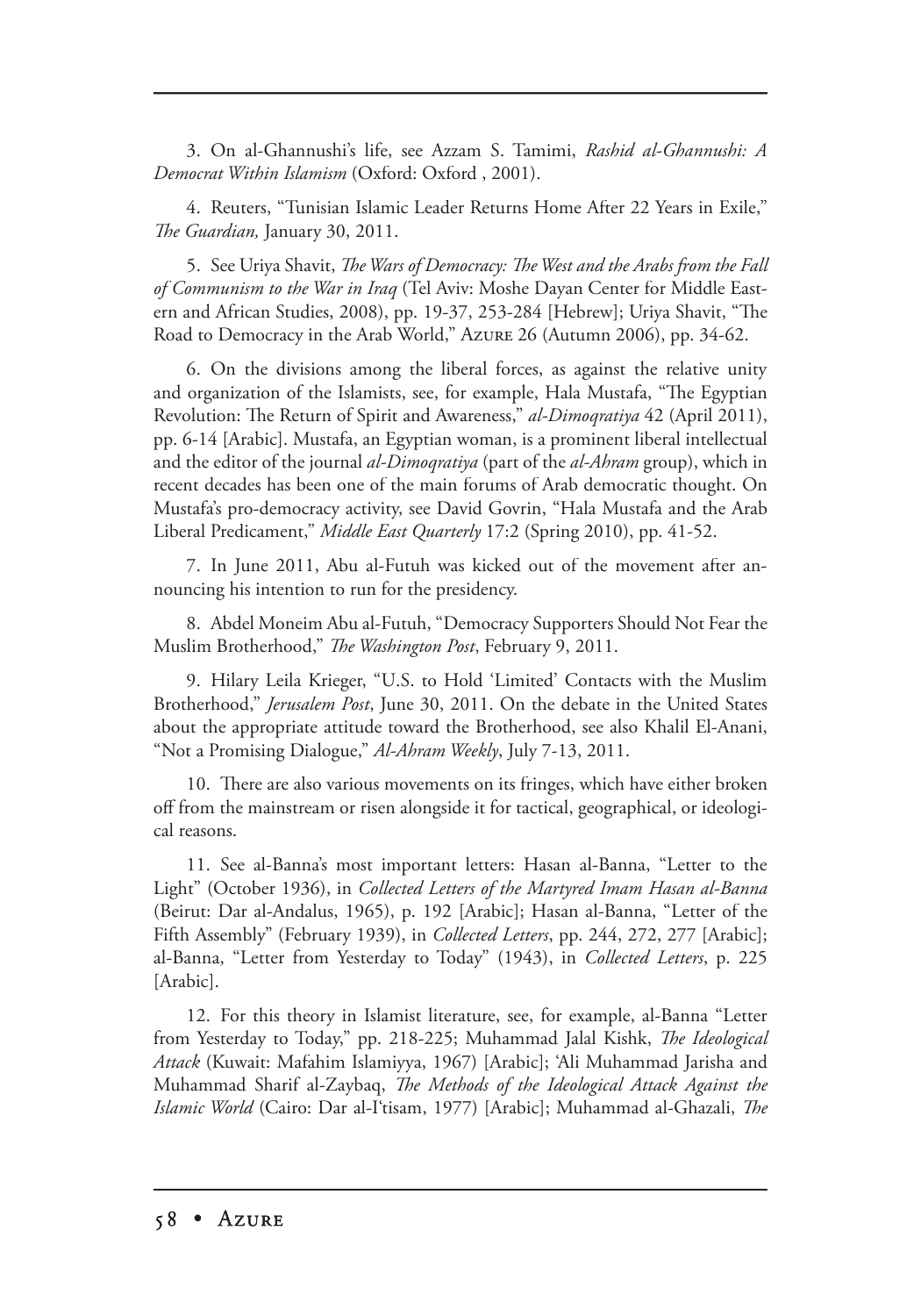*Cultural Attack Spreading in Our Vacuum* (Cairo: Dar al-Shuruq, 1998) [Arabic]; Yusuf al-Qaradawi, *Our Nation Between the Centuries* (Cairo: Dar al-Shuruq, 2002) [Arabic]; Muhammad Qutb, *Our Present Condition* (Cairo: Dar al-Shuruq, 2006), pp. 182-185 [Arabic]; Muhammad Mahdi 'Akaf, "Commemorating the Martyrdom of the Martyr Hasan al-Banna," n.d., at www.ikhwanonline.com [Arabic]. See also the Hamas Charter, August 18, 1988, sec. 15 (English translation at www.theisraelproject.org/site/c.hsJPK0PIJpH/b.5086383/k.6148/Hamas\_Charter \_\_English.htm.) For a broader overview of the importance of the concept of "cultural attack" in Islamist thinking, see Uriya Shavit, *Islamist Constructions of the West: e Rise of Apologia and the Quest for Hegemony from the Late Nineteenth Century to the Early Twenty-First Centuries* (forthcoming), chs. 1-2.

13. See Hasan al-Banna's autobiography, *Memoirs of Spreading the Faith* (Dar al-Kitab bi al-Misr, n.d.), pp. 44-45 [Arabic].

14. Al-Banna, "Letter of the Fifth Assembly," pp. 279-294; Hasan al-Banna, "Spreading Our Religion in the New Stage" (August 1942), in *Collected Letters*, p. 73.

15. Jamal al-Din al-Afghani (1838-1897) and his disciple Muhammad 'Abduh (1849-1905) sought to liberate Islam from the stranglehold of traditional dogmas and to demonstrate that there was no contradiction between the religious canon and scientific truth. The guiding principle of their belief system advocated a return to the original tenets of the faith as the key to prosperity and progress. Rashid Rida (1865-1935), one of 'Abduh's prominent followers, exerted profound influence on Hasan al-Banna, and particularly on the Muslim Brotherhood's perception of the West. The ideas of these apologetic modernists opened the door to the adoption of Western concepts, yet their main goal was to buttress the status of the religious canon as the guide for individuals in all spheres of life. Thus, their modernism was not essentially rational or liberal. For a survey of the ideas of al-Afghani, 'Abduh, and Rida, see Albert Hourani, *Arabic Thought in the Liberal Age*, 1798-1939 (London: Oxford, 1962), pp. 103-160, 222-244. On Rida's attitudes toward the West, see Umar Ryad, *Islamic Reformism and Christianity: A Critical Reading of the Works of Muhammad Rachid Rida and His Associates (1898-1935)* (Leiden: Brill, 2009).

16. Al-Banna, "Letter to the Light," pp. 146-148; al-Banna, "Letter from Yesterday to Today," pp. 218-219. For similar ideas among contemporary Islamists regarding Islam's relationship to science and technology as they developed in the West, see al-Ghazali, *Cultural Attack,* pp. 34-35, 102-103; Muhammad 'Imara, *Cultural Independence* (Sixth-of-October City: Nahdat Misr lil-Taba'a wal-Nashr wal-Tawzi', 2007), pp. 128-164 [Arabic]; Yusuf al-Qaradawi, *Tapestry Tales of Our History* (Cairo: Dar al-Shuruq, 2005), p. 108 [Arabic]. See also Brynjar Lia, *The Society* of the Muslim Brothers in Egypt: The Rise of an Islamic Mass Movement, 1928-1942 (Reading, N.Y.: Ithaca, 1998), p. 76.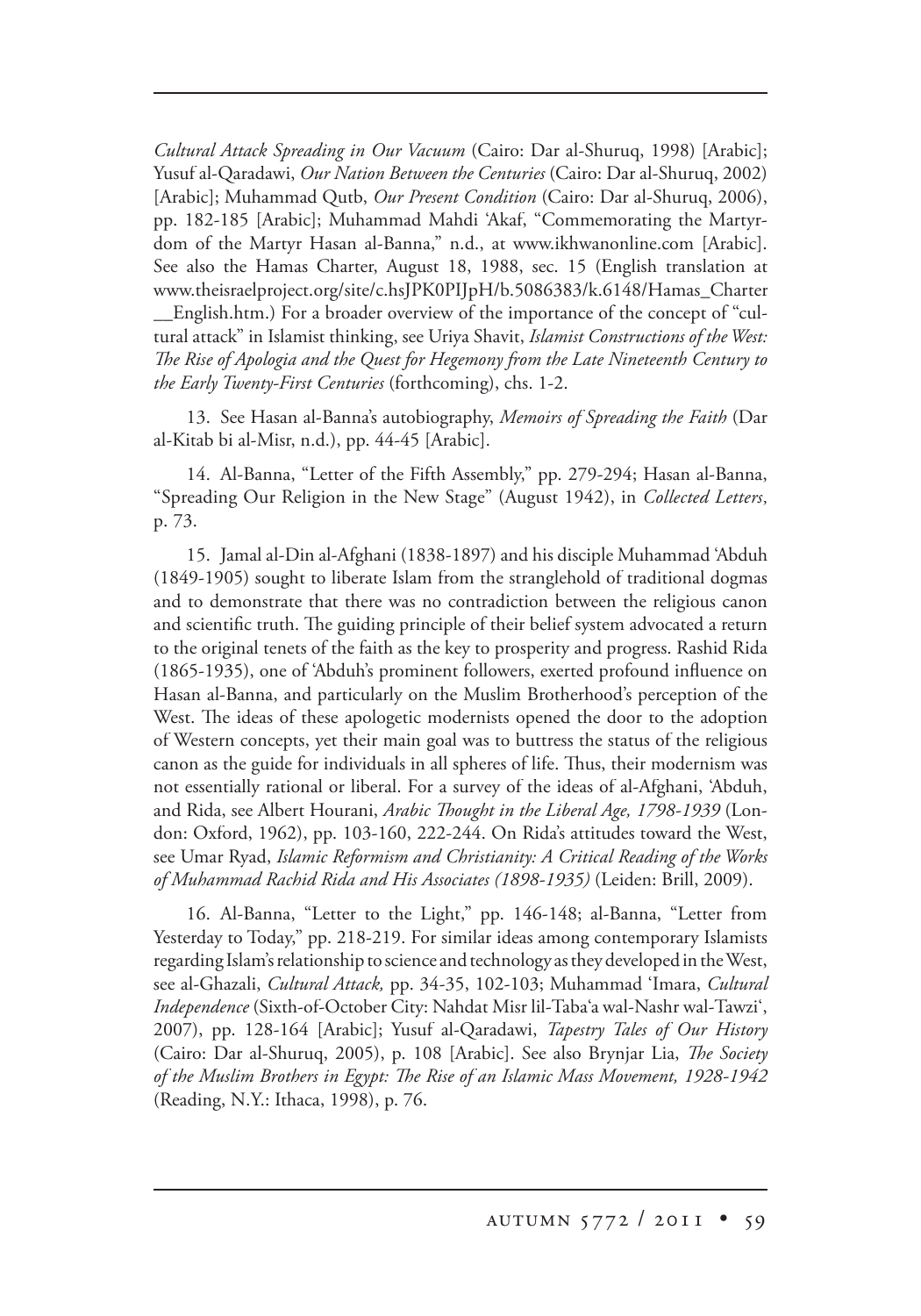17. For a discussion of the roots and evolution of American fundamentalism, see, among others, Stewart G. Cole, *The History of Fundamentalism* (Westport, Conn.: Greenwood, 1971); Joel A. Carpenter, *Revive Us Again: The Re-awakening of American Fundamentalism* (New York: Oxford, 1997); William G. McLoughlin, *Revivals, Awakenings, and Reform: An Essay on Religion and Social Change in America, 1607-1977* (Chicago: University of Chicago, 1980).

18. Yusuf al-Qaradawi, *On the Religious Law of the State* (Cairo and Beirut: Dar al-Shuruq, 2001), p. 27 [Arabic]; Muhammad 'Imara, *Islam and Human Rights: Obligations, Not Rights* (Damascus and Cairo: Markaz al-Raya, Dar al-Islam, 2005), pp. 60-61 [Arabic].

19. See the remarks by al-Banna's disciple, al-Qaradawi, in his *On the Religious Law of the State,* pp. 151-160.

20. Rashid al-Ghannushi, "The Religious Law on Islamists' Participation in a Regime That Is Not Islamic," in Azzam Tamimi, ed., *Islamists' Participation in Government* (London: Liberty for the Muslim World, 1994), pp. 6-17 [Arabic].

21. 'Imara, *Islam and Human Rights*, p. 45; al-Qaradawi, *On the Religious Law of the State*, pp. 144-146; Hassan al-Turabi, *A Study of Political Religious Law* (Um al-Fahim: Markaz al-Dirasat al-Mu'asira, 1997), pp. 43-44 [Arabic]. Al-Turabi, born in 1932, is among the most prominent Islamist intellectuals of our time and the leader of political Islam in Sudan. He was a linchpin of Sudanese politics in the 1990s, but ran afoul of the dictator 'Omar al-Bashir in 2004.

22. Al-Qaradawi, *On the Religious Law of the State*, pp. 137-138; see also Yusuf al-Qaradawi, *The Unique Traits of Islam* (Cairo: Maktabat Wahaba, 1977), p. 39 [Arabic]; Muhammad al-Ghazali, *The Shura Crisis in Arab and Islamic Societies* (October 1990), p. 69 [Arabic].

23. Al-Ghazali, *Shura Crisis*, p. 41.

24. Al-Ghazali, *Cultural Attack*, p. 94.

25. Al-Ghazali, *Shura Crisis*, pp. 35-36. In another work, al-Ghazali wondered when the Muslim world would regain the freedom of expression customary in the West. See al-Ghazali, *Cultural Attack*, pp. 42-43.

26. Pew Research Center, *Egyptians Embrace Revolt Leaders, Religious Parties, and Military As Well* , Global Attitudes Project, April 25, 2011, http://pewglobal.org/files/2011/04/Pew-Global-Attitudes-Egypt-Report-FINAL-April-25-2011.pdf.

27. Al-Qaradawi, *On the Religious Law of the State*, p. 14; al-Qaradawi, *Unique Traits of Islam*, p. 33. On the limits of Islamic democracy in the wake of the Arab Spring, see al-Qaradawi's sermon "Democracy in Islam," June 11,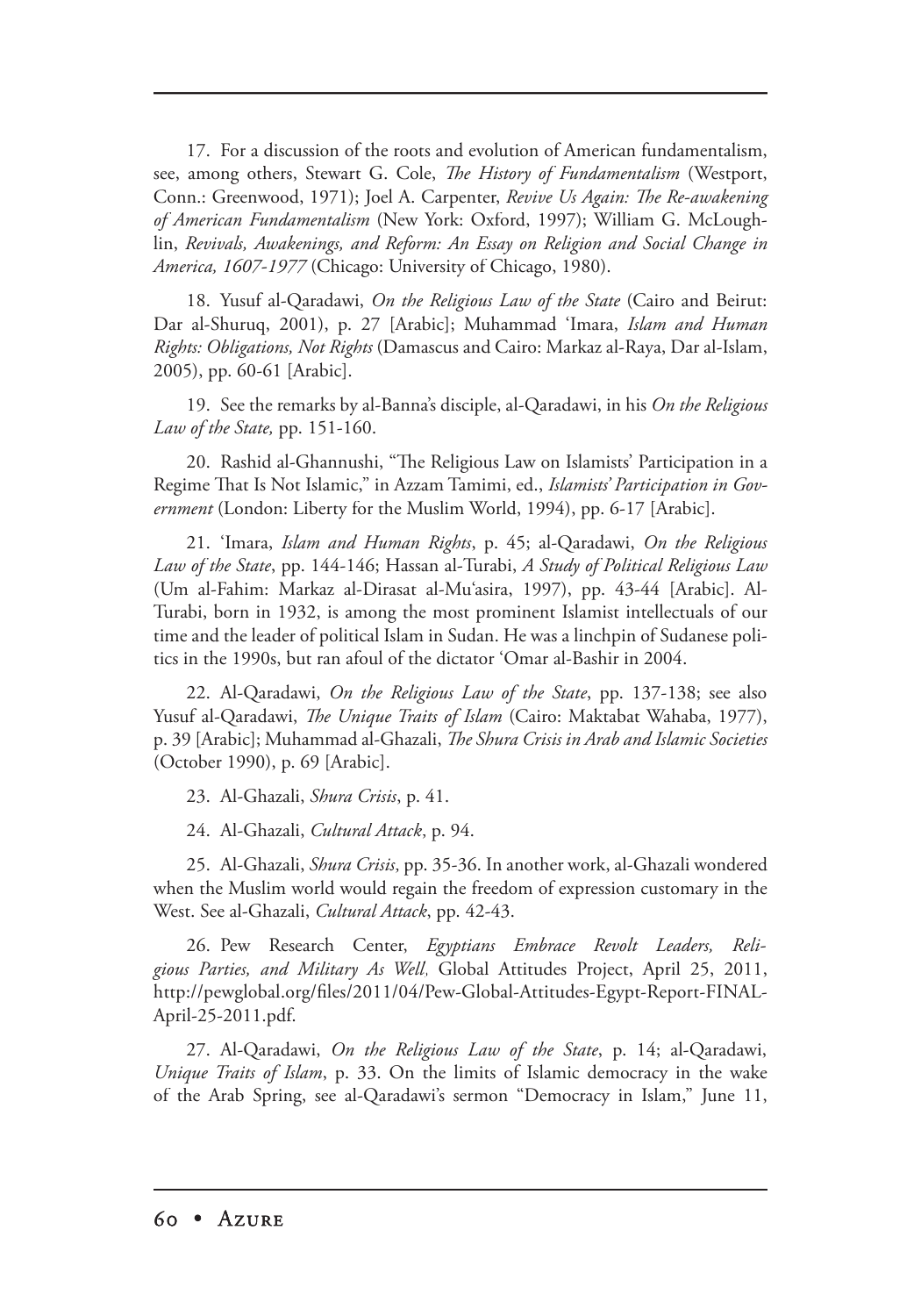2011, posted on his website, www.qaradawi.net. See also 'Imara, *Islam and Human Rights*, p. 61; al-Ghazali, *Shura Crisis*, pp. 42-46; al-Ghazali, *Cultural Attack,*  p. 43.

28. Muhammad 'Imara, *The Ideological Attack: True Vision or Delusion*? (Beirut and Cairo: Dar al-Shuruq, 1997), pp. 126-180 [Arabic]; al-Qaradawi, *Unique Traits of Islam*, p. 87; al-Turabi, *Study of Political Religious Law,* pp. 43-44.

29. Rashid al-Ghannouchi, "Secularism in the Arab Maghreb," in Azzam Tamimi and John L. Esposito, eds., *Islam and Secularism in the Middle East* (London: Hurst & Company, 2000), pp. 115-123.

30. Yusuf al-Qaradawi, *Imported Solutions and How They Have Harmed Our Nation* (Beirut: Mu'assasat al-Risala, 1974), pp. 77-78 [Arabic].

31. 'Imara, *Cultural Independence,* pp. 197-198.

32. See the third subsection of Article 3 of the draft platform of the Muslim Brotherhood, www.islamonline.net [Arabic].

33. Abu al-Futuh, "Democracy Supporters."

34. "The Founding Statement of the Freedom and Justice Party," June 1, 2011, http://ikhwanweb.com/article.php?id=28662 [Arabic].

35. For al-Qaradawi's conceptualization of "a civil state whose authority is rooted in Islam," see al-Qaradawi, *On the Religious Law of the State*, pp. 30-31.

36. David D. Kirkpatrick, "Egypt Elections Expose Divisions in Muslim Brotherhood," *The New York Times*, June 19, 2011.

37. It is no coincidence that one of the thriving genres of Western popular culture, situation comedies, is based on the tension between the existence of a taboo and its violation. John Cleese, a great artist at milking this type of tension, claimed that, in hindsight, one episode of the classic series *Fawlty Towers* was not up to the mark because it dealt with a relatively weak taboo—gambling—in contrast to episodes that focused on the abuse of corpses, social classes, and rats on a plate of cookies.

38. Al-Banna, *Memoirs of Spreading the Faith,* pp. 49-50.

39. Naguib Mahfouz, *The Cairo Trilogy*, vol. 2: *Palace of Desire*, trans. William Maynard Hutchins (New York: Knopf, 2001), pp. 891, 893.

40. 'Imara, *Ideological Attack,* pp. 110-125.

41. 'Ali Abd al-Raziq, *Islam and the Foundations of Government* (Cairo: Matba'at Misr, 1925), pp. 57, 72 [Arabic]. See the interview with 'Abd al-Raziq in *al-Siyasa,* quoted in Muhammad 'Imara's attack on the former's book: Muhammad